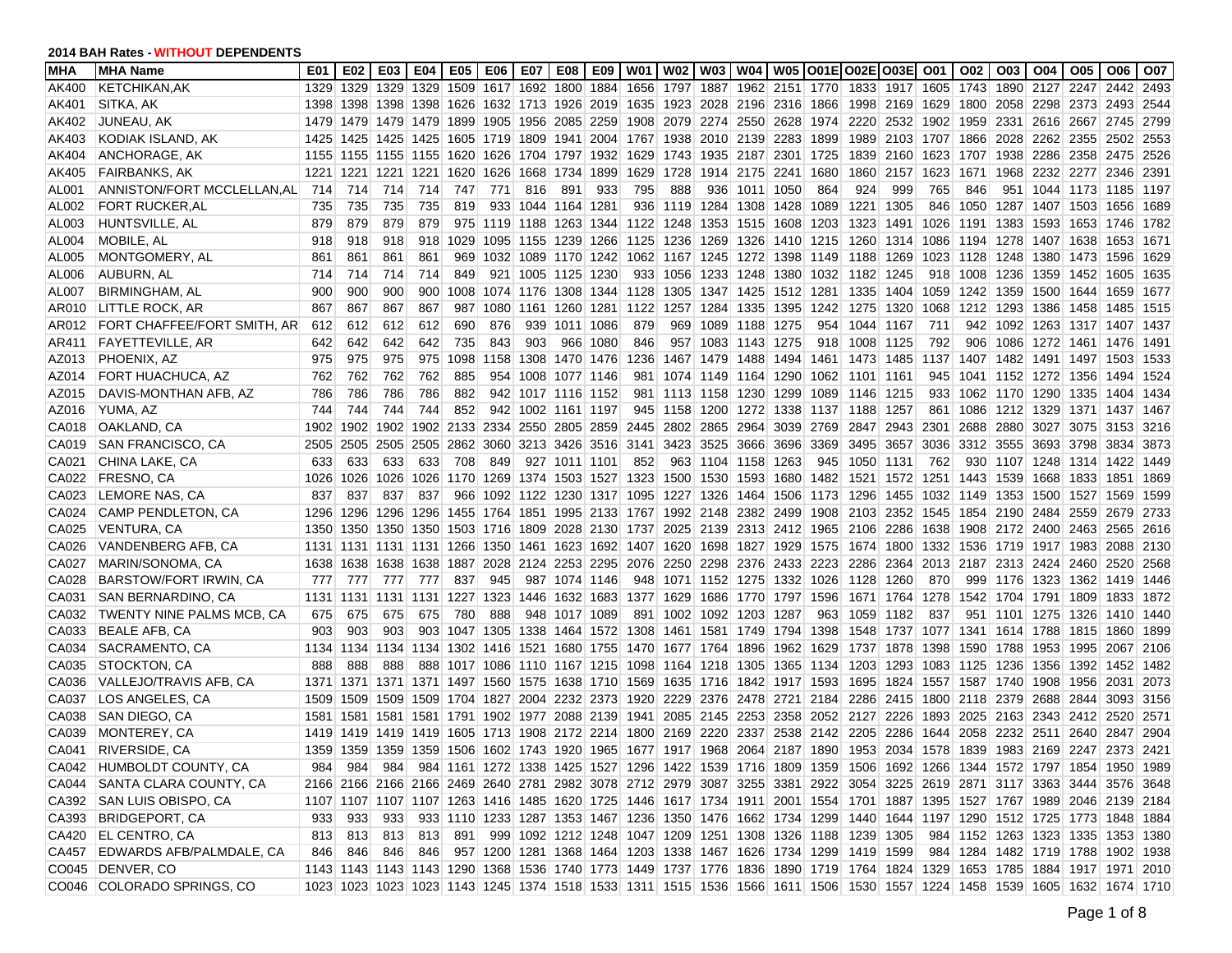| <b>MHA</b>   | <b>MHA Name</b>                  | E01  | E02 I | E03       | E04 I          |           |     |                    |               |      |     |     |                                                                       |                                                                            |      | E05   E06   E07   E08   E09   W01   W02   W03   W04   W05   O01E   O02E   O03E   O01   O02                              |          |                |                | 003 004                                  | O05 I     | O06  | O07    |
|--------------|----------------------------------|------|-------|-----------|----------------|-----------|-----|--------------------|---------------|------|-----|-----|-----------------------------------------------------------------------|----------------------------------------------------------------------------|------|-------------------------------------------------------------------------------------------------------------------------|----------|----------------|----------------|------------------------------------------|-----------|------|--------|
|              | CO047 FORT COLLINS, CO           | 978  | 978   | 978       |                |           |     |                    |               |      |     |     |                                                                       |                                                                            |      | 978 1086 1143 1191 1272 1362 1161 1269 1371 1527 1611 1212 1341 1506 1137 1200 1401 1599 1653 1740                      |          |                |                |                                          |           |      | 1773   |
| CO422        | <b>BOULDER, CO</b>               | 1233 |       |           | 1233 1233 1233 |           |     |                    |               |      |     |     |                                                                       |                                                                            |      | 1380 1638 1716 1887 2001 1641 1884 2013 2208 2322 1815 1977 2181 1452 1752 2049 2319 2652 2679                          |          |                |                |                                          |           |      | 2703   |
| CT049        | <b>NEW LONDON, CT</b>            | 1068 |       |           |                |           |     |                    |               |      |     |     |                                                                       | 1068 1068 1068 1227 1386 1443 1578 1683 1389 1575 1692 1866 1944 1512 1659 |      |                                                                                                                         |          |                |                | 1845  1305  1476  1725  1935  1983  2064 |           |      | 2106   |
| CT050        | <b>HARTFORD, CT</b>              | 1401 |       |           |                |           |     |                    |               |      |     |     |                                                                       | 1401 1401 1401 1587 1881 1911 2193 2316 1884 2190 2328 2517 2559 2115      |      | 2289 2508 1620 2031                                                                                                     |          |                |                | 2367 2553 2580 2625                      |           |      | 2676   |
| CT051        | NEW HAVEN/FAIRFIELD, CT          |      |       |           |                |           |     |                    |               |      |     |     |                                                                       |                                                                            |      | 1812 1812 1812 1812 2133 2313 2424 2613 2739 2370 2610 2751 2964 3075 2532 2712 2937 2298 2493 2793 3060 3129           |          |                |                |                                          |           | 3240 | 3306   |
| <b>DC053</b> | WASHINGTON, DC                   |      |       |           |                |           |     |                    |               |      |     |     |                                                                       | 1578 1578 1578 1578 1791 1914 2043 2229 2310 1983 2226 2316 2469 2595 2175 |      |                                                                                                                         |          |                |                | 2292 2439 1896 2127 2343 2577 2658 2787  |           |      | 2844   |
| DE054        | DOVER AFB/REHOBOTH, DE           | 1029 |       | 1029 1029 | 1029           |           |     |                    |               |      |     |     |                                                                       |                                                                            |      | 1185 1281 1380 1494 1521 1332 1491 1524 1581 1743 1479 1506 1542 1266 1443 1527 1719 1824 1989                          |          |                |                |                                          |           |      | 2028   |
| FL056        | EGLIN AFB, FL                    | 939  | 939   | 939       | 939            |           |     |                    |               |      |     |     |                                                                       |                                                                            |      | 1032 1095 1221 1386 1539 1152 1332 1542 1572 1680 1311 1464 1569 1080 1272 1545 1662 1785 1992                          |          |                |                |                                          |           |      | 2031   |
| FL057        | GAINESVILLE, FL                  | 939  | 939   | 939       | 939            |           |     |                    |               |      |     |     |                                                                       |                                                                            |      | 1068 1143 1233 1365 1422 1191 1362 1428 1533 1602 1323 1410 1518 1131 1290 1449 1593 1695 1713                          |          |                |                |                                          |           |      | ∣ 1743 |
| FL058        | <b>JACKSONVILLE, FL</b>          | 1038 | 1038  | 1038      |                |           |     |                    |               |      |     |     |                                                                       |                                                                            |      | 1038 1179 1266 1365 1494 1530 1317 1491 1536 1602 1632 1467 1521 1593 1251 1428 1548 1626 1647 1677                     |          |                |                |                                          |           |      | 1710   |
| FL059        | <b>PATRICK AFB. FL</b>           | 966  | 966   | 966       | 966            |           |     |                    |               |      |     |     |                                                                       |                                                                            |      | 1080 1227 1281 1455 1524 1230 1452 1530 1650 1716 1410 1509 1635 1137 1365 1554 1707 1749                               |          |                |                |                                          |           | 1818 | 1854   |
| FL061        | MIAMI/FORT LAUDERDALE, FL        | 1509 |       |           |                |           |     |                    |               |      |     |     |                                                                       | 1509 1509 1509 1719 1839 1953 2130 2223 1899 2127 2232 2400 2529 2073      |      |                                                                                                                         |          | 2202 2367 1821 | 2028 2262 2511 |                                          | 2595      | 2730 | 2784   |
| FL062        | ORLANDO, FL                      | 1050 |       |           |                |           |     |                    |               |      |     |     |                                                                       |                                                                            |      | 1050 1050 1050 1173 1245 1338 1476 1542 1293 1473 1551 1662 1716 1434 1527 1650 1233 1398 1572 1707 1743 1797 1833      |          |                |                |                                          |           |      |        |
| FL063        | PANAMA CITY, FL                  | 1032 |       |           |                |           |     |                    |               |      |     |     |                                                                       |                                                                            |      | 1032 1032 1032 1143 1197 1209 1287 1386 1203 1284 1398 1551 1569 1221 1365 1545 1194 1218 1428 1566 1578 1596           |          |                |                |                                          |           |      | 1629   |
| FL064        | PENSACOLA, FL                    | 975  | 975   | 975       |                |           |     |                    |               |      |     |     |                                                                       | 975 1035 1068 1092 1161 1233 1080 1158 1239 1350 1368 1116                 |      |                                                                                                                         |          |                |                | 1215 1344 1065 1107 1263 1365 1398 1413  |           |      | 1425   |
| FL065        | TALLAHASSEE, FL                  | 903  | 903   | 903       | 903            |           |     |                    |               |      |     |     |                                                                       | 1044 1119 1158 1230 1278 1137 1227 1281 1377 1470 1197                     |      |                                                                                                                         |          |                |                | 1266 1353 1113 1182 1296 1458 1524 1614  |           |      | 1644   |
| <b>FL066</b> | TAMPA, FL                        |      |       |           |                |           |     |                    |               |      |     |     |                                                                       | 1104 1104 1104 1104 1254 1305 1485 1686 1701 1398 1683 1704 1746 1812 1671 |      |                                                                                                                         |          |                |                | 1698 1731 1275 1605 1710 1803 1941 1959  |           |      | 1977   |
| FL067        | <b>WEST PALM BEACH, FL</b>       |      |       |           |                |           |     |                    |               |      |     |     | 1170 1170 1170 1170 1311 1740 1863 1998 2112 1743 1920 2115 2361 2526 |                                                                            |      | 1890 2058                                                                                                               |          |                |                | 2322 1380 1866 2118 2502 2607 2778       |           |      | 2832   |
| <b>FL068</b> | OCALA, FL                        | 894  | 894   | 894       |                |           |     |                    |               |      |     |     |                                                                       |                                                                            |      | 894 1029 1110 1179 1272 1302 1146 1269 1305 1371 1440 1248 1293 1353 1098 1224 1314 1431 1626 1641                      |          |                |                |                                          |           |      | 1659   |
| <b>FL069</b> | <b>KEY WEST, FL</b>              | 1539 |       | 1539 1539 | 1539           |           |     |                    |               |      |     |     |                                                                       |                                                                            |      | 1692 1893 2022 2214 2343 1896 2208 2346 2565 2742 2136 2307 2523 1767 2073 2382 2718 2829 3009                          |          |                |                |                                          |           |      | 3069   |
| FL070        | <b>VOLUSIA COUNTY, FL</b>        | 936  | 936   | 936       | 936            |           |     |                    |               |      |     |     |                                                                       |                                                                            |      | 1053 1161 1254 1413 1464 1197 1410 1470 1566 1650 1377 1452 1548 1116 1335 1485 1638 1689 1773                          |          |                |                |                                          |           |      | 1809   |
| FL423        | <b>FORT PIERCE, FL</b>           | 1035 |       |           |                |           |     |                    |               |      |     |     |                                                                       | 1035 1035 1035 1110 1230 1293 1455 1524 1233 1452 1533 1659 1743 1407      |      |                                                                                                                         |          |                |                | 1509 1638 1149 1362 1554 1731 1785 1872  |           |      | 1908   |
| <b>FL424</b> | FT MYERS BCH, FL                 | 1068 | 1068  | 1068      | 1068           |           |     |                    |               |      |     |     | 1173 1413 1458 1611 1716 1416 1608 1728 1899 1959                     |                                                                            | 1545 | 1692                                                                                                                    |          | 1881 1224      | 1488 1761 1950 |                                          | 1992 2055 |      | 2097   |
| GA071        | ATLANTA, GA                      | 984  | 984   | 984       | 984            |           |     |                    |               |      |     |     | 1095 1161 1245 1338 1347 1206 1335 1350 1377 1440                     |                                                                            | 1326 | 1344                                                                                                                    |          | 1362 1149      | 1296           | 1353 1431 1497 1536                      |           |      | 1566   |
| GA072        | ALBANY, GA                       | 681  | 681   | 681       | 681            | 780       | 852 |                    | 915 1008 1050 |      |     |     | 885 1005 1056 1134 1212                                               |                                                                            | 978  | 1041                                                                                                                    | 1122     | 843            |                | 954 1071 1209                            | 1398 1413 |      | 1428   |
| GA073        | <b>FORT GORDON, GA</b>           | 894  | 894   | 894       | 894            |           |     |                    |               |      |     |     |                                                                       | 1044 1140 1197 1275 1302 1170 1272 1305 1356 1470 1254                     |      | 1296                                                                                                                    |          |                |                | 1350 1131 1233 1314 1467 1749 1764       |           |      | 1782   |
| GA074        | KINGS BAY/BRUNSWICK, GA          | 840  | 840   | 840       | 840            |           |     |                    |               |      |     |     |                                                                       | 930 1041 1053 1176 1260 1044 1173 1266 1392 1410 1122 1239                 |      |                                                                                                                         | 1389     |                | 975 1098       | 1293 1407 1416 1434                      |           |      | 1464   |
| GA075        | FORT BENNING, GA                 | 960  | 960   | 960       | 960            |           |     |                    |               |      |     |     |                                                                       |                                                                            |      | 1104 1191 1284 1416 1470 1239 1413 1476 1575 1641 1380 1458 1560 1176 1344 1494 1632 1674 1743                          |          |                |                |                                          |           |      | 1779   |
| GA076        | ROBINS AFB, GA                   | 822  | 822   | 822       | 822            | 924       |     | 996 1104 1224 1239 |               |      |     |     | 1053 1221 1242 1275 1311                                              |                                                                            |      | 1212 1236                                                                                                               | 1266     |                |                | 981 1173 1248 1308                       | 1395 1410 |      | 1425   |
| GA077        | SAVANNAH, GA                     | 1068 | 1068  | 1068      | 1068           |           |     |                    |               |      |     |     |                                                                       |                                                                            |      | 1212 1296 1380 1500 1548 1341 1497 1551 1641 1704 1467 1536 1623 1284 1437 1566 1695 1737 1800                          |          |                |                |                                          |           |      | 1836   |
| GA078        | ATHENS, GA                       | 843  | 843   | 843       | 843            |           |     |                    |               |      |     |     |                                                                       |                                                                            |      | 969 1035 1068 1125 1161 1053 1122 1164 1233 1323 1101 1152 1218 1029                                                    |          |                |                | 1089 1176 1320 1512 1527                 |           |      | 1542   |
| GA079        | DAHLONEGH, GA                    | 843  | 843   | 843       | 843            | 927       |     | 987 1029 1098 1182 |               |      |     |     |                                                                       |                                                                            |      | 990 1095 1191 1329 1389 1044 1164 1314                                                                                  |          | 966            |                | 1032 1218 1380 1428 1479                 |           |      | 1509   |
| GA080        | FORT STEWART, GA                 | 1065 |       | 1065 1065 |                |           |     |                    |               |      |     |     |                                                                       | 1065 1134 1182 1263 1377 1428 1224 1374 1434 1521 1572 1344                |      | 1416 1509 1170 1314 1449 1566                                                                                           |          |                |                |                                          | 1599      | 1650 | 1683   |
| GA081        | MOODY AFB, GA                    | 813  | 813   | 813       | 813            |           |     |                    |               |      |     |     |                                                                       |                                                                            |      | 915 1065 1092 1182 1275 1068 1179 1284 1431 1464 1122 1254 1422                                                         |          | 966            |                | 1095 1314 1458 1482 1515                 |           |      | 1545   |
| HI407        | <b>MAUI COUNTY, HI</b>           | 1338 |       | 1338 1338 |                |           |     |                    |               |      |     |     |                                                                       | 1338 1509 1812 1851 2094 2220 1815 2091 2232 2430 2481                     |      | 2013 2190 2418 1554 1935 2271 2472 2538 2562                                                                            |          |                |                |                                          |           |      | 2607   |
| HI408        | HONOLULU COUNTY, HI              | 1956 |       | 1956 1956 |                |           |     |                    |               |      |     |     |                                                                       |                                                                            |      | 1956 2316 2520 2613 2757 2832 2568 2754 2838 3012 3249 2709 2814 2952 2508                                              |          |                |                | 2673 2865 3216 3369 3612                 |           |      | 3684   |
| HI409        | <b>HAWAII COUNTY, HI</b>         | 996  | 996   | 996       | 996            |           |     |                    |               |      |     |     |                                                                       |                                                                            |      | 1119 1338 1392 1509 1614 1341 1506 1626 1803 1872 1440 1590 1785 1215 1401 1659 1863 1908 1980                          |          |                |                |                                          |           |      | 2019   |
| HI414        | KAUAI COUNTY, HI                 | 1329 | 1329  | 1329      | 1329           | 1434 1509 |     |                    |               |      |     |     | 1587 1743 1848 1545 1740 1857 2031 2109                               |                                                                            | 1674 | 1824                                                                                                                    |          | 2013 1485      | 1644           | 1890 2097 2286 2310                      |           |      | 2331   |
| IA082        | <b>DES MOINES, IA</b>            | 897  | 897   | 897       | 897            | 1020 1149 |     |                    | 1236 1395     | 1452 |     |     | 1152 1392 1455 1560 1680                                              |                                                                            | 1359 | 1434                                                                                                                    |          | 1530 1032      |                | 1302 1467 1662 1749                      |           | 1863 | 1899   |
| ID084        | <b>BOISE, ID</b>                 | 750  | 750   | 750       | 750            | 801       | 831 | 855                | 912           | 981  | 840 | 909 |                                                                       | 987 1107 1152                                                              | 864  |                                                                                                                         | 966 1095 | 828            |                | 858 1011 1146 1290 1302 1314             |           |      |        |
| ID086        | MOUNTAIN HOME AFB, ID            | 627  | 627   | 627       | 627            |           |     |                    |               |      |     |     |                                                                       |                                                                            |      | 720 801 867 939 1020 804 897 1023 1089 1179 882 972 1065 765 870 1026 1167 1224 1314 1341                               |          |                |                |                                          |           |      |        |
| IL088        | CHAMPAIGN/URBANA, IL             | 816  | 816   | 816       | 816            |           |     |                    |               |      |     |     |                                                                       |                                                                            |      | 921 987 1080 1197 1221 1035 1194 1224 1272 1302 1179 1215 1263                                                          |          |                |                | 972 1143 1233 1296 1335 1350 1374        |           |      |        |
| IL089        | ROCK ISLAND, IL                  | 909  | 909   | 909       |                |           |     |                    |               |      |     |     |                                                                       |                                                                            |      | 909 1011 1404 1527 1662 1776 1407 1581 1779 1911 2076 1554 1725 1869 1062 1530 1782 2055 2160 2331 2379                 |          |                |                |                                          |           |      |        |
| <b>IL090</b> | PEORIA, IL                       | 822  | 822   | 822       | 822            |           |     |                    |               |      |     |     |                                                                       |                                                                            |      | 927 1029 1116 1233 1308 1059 1230 1311 1401 1515 1194 1272 1374                                                         |          |                |                | 996 1161 1314 1500 1572 1689 1725        |           |      |        |
| IL092        | <b>GREAT LAKES NAVTRACEN, IL</b> | 882  | 882   | 882       |                |           |     |                    |               |      |     |     |                                                                       |                                                                            |      | 882 1002 1107 1158 1365 1407 1110 1362 1410 1488 1524 1335 1398 1476 1011 1269 1425 1521 1728 1746 1764                 |          |                |                |                                          |           |      |        |
| IL093        | SCOTT AFB, IL                    | 855  | 855   | 855       | 855            |           |     |                    |               |      |     |     |                                                                       |                                                                            |      | 948 1104 1161 1293 1362 1107 1290 1368 1491 1566 1248 1347 1470 1029 1212 1392 1557 1605 1686 1719                      |          |                |                |                                          |           |      |        |
| IL325        | CHICAGO, IL                      |      |       |           |                |           |     |                    |               |      |     |     |                                                                       |                                                                            |      | 1395 1395 1395 1395 1590 1707 1842 2031 2109 1776 2028 2118 2244 2280 1977 2091 2235 1686 1929 2142 2274 2298 2334 2382 |          |                |                |                                          |           |      |        |
| IL335        | SPRINGFIELD/DECATUR, IL          |      |       |           |                |           |     |                    |               |      |     |     |                                                                       |                                                                            |      | 714 714 714 714 795 855 957 1071 1080 909 1068 1083 1119 1197 1059 1077 1101                                            |          |                |                | 840 1023 1086 1185 1266 1314 1341        |           |      |        |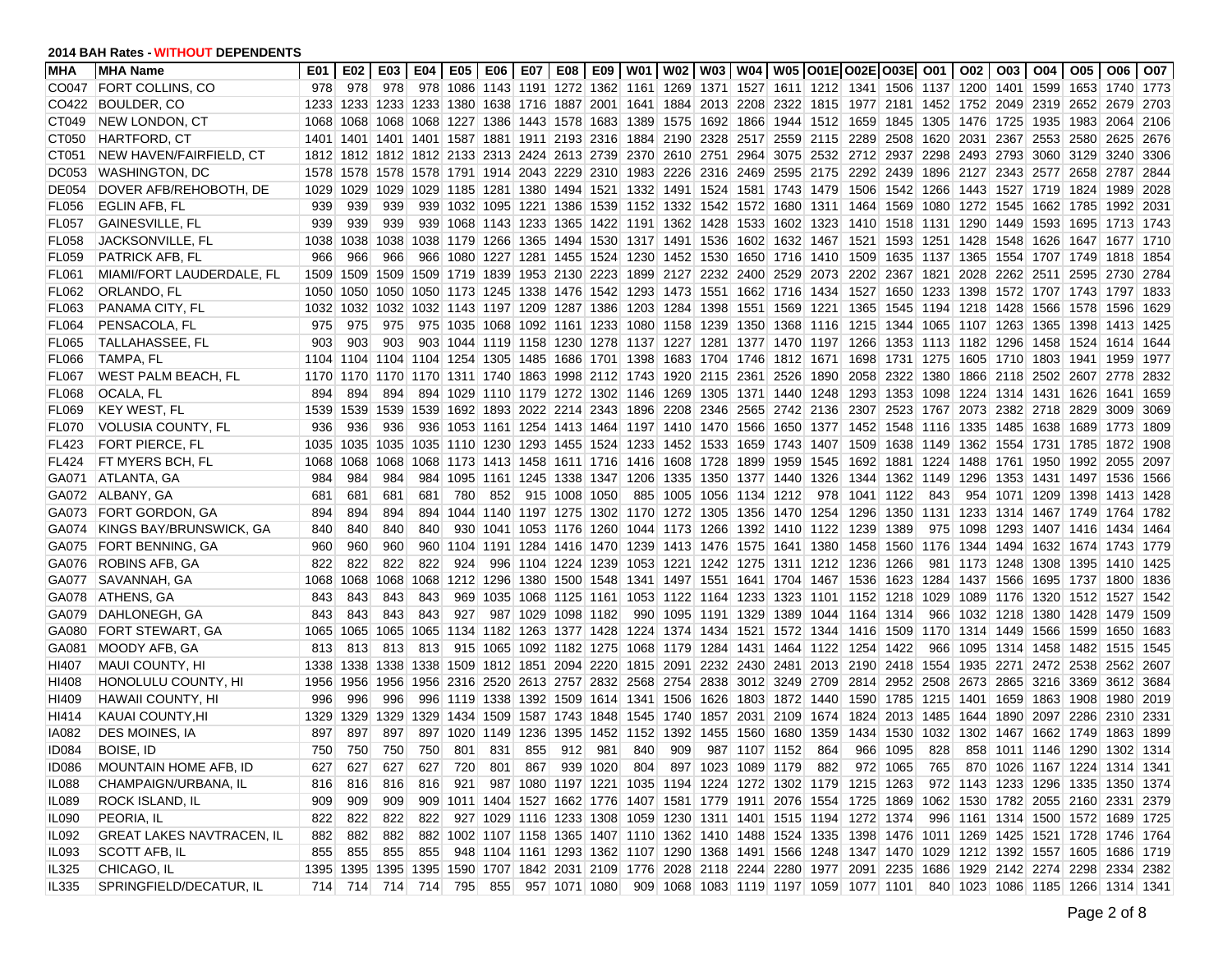| <b>MHA</b>        | <b>MHA Name</b>                                                        | E01  |         | E02   E03 | E04 I          |                                              | E05   E06 | E07 | E08   E09                |      |     |     |                                                                       |               | W01   W02   W03   W04   W05  O01E O02E O03E  O01                                                                        |      |                                              |          |                                  | O02 |                     | 003   004   005                          | O06                               | <b>O07</b> |
|-------------------|------------------------------------------------------------------------|------|---------|-----------|----------------|----------------------------------------------|-----------|-----|--------------------------|------|-----|-----|-----------------------------------------------------------------------|---------------|-------------------------------------------------------------------------------------------------------------------------|------|----------------------------------------------|----------|----------------------------------|-----|---------------------|------------------------------------------|-----------------------------------|------------|
| <b>IN094</b>      | <b>INDIANAPOLIS, IN</b>                                                | 912  | 912     | 912       | 912            | 1020 1098                                    |           |     | 1137 1233 1323           |      |     |     |                                                                       |               | 1104 1230 1332 1476 1527 1176 1302 1464 1071 1158 1359 1521 1554 1605                                                   |      |                                              |          |                                  |     |                     |                                          |                                   | 1638       |
| <b>IN097</b>      | FORT WAYNE. IN                                                         | 675  | 675     | 675       | 675            | 753                                          | 804       | 846 | 933                      | 984  | 825 | 930 |                                                                       | 990 1083 1125 |                                                                                                                         | 894  |                                              | 972 1071 | 792                              |     |                     | 879 1008 1119 1146 1188                  |                                   | 1212       |
| <b>IN099</b>      | SOUTH BEND. IN                                                         | 729  | 729     | 729       | 729            | 855                                          | 987       |     | 996 1176 1230            |      |     |     |                                                                       |               | 990 1173 1236 1320 1332 1137 1218 1317                                                                                  |      |                                              |          | 867                              |     |                     | 1083 1254 1329 1338 1350                 |                                   | 1377       |
| <b>IN338</b>      | TERRE HAUTE, IN                                                        | 771  | 771     | 771       | 771            | 888                                          |           |     | 972 1032 1101 1107       |      |     |     | 1005 1098 1110 1119 1125                                              |               |                                                                                                                         | 1095 | 1104 1116                                    |          | 963                              |     |                     | 1074 1113 1122 1128 1131                 |                                   | 1140       |
| <b>IN399</b>      | <b>BLOOMINGTON, IN</b>                                                 | 843  | 843     | 843       | 843            | 966                                          |           |     | 1032  1071  1140  1185   |      |     |     |                                                                       |               | 1053 1137 1188 1278 1377 1110 1173 1254                                                                                 |      |                                              |          | 1026                             |     |                     | 1095   1203   1362   1425   1527         |                                   | 1557       |
| <b>KS100</b>      | <b>FORT RILEY, KS</b>                                                  | 924  | 924     | 924       | 924            | 1032 1128                                    |           |     | 1182 1299                | 1380 |     |     | 1137 1296 1386 1524 1593                                              |               |                                                                                                                         | 1248 | 1362 1506                                    |          | 1086                             |     | 1221 1413 1584 1629 |                                          | 1701                              | 1734       |
| KS <sub>101</sub> | <b>WICHITA/MCCONNELL AFB, KS</b>                                       | 687  | 687     | 687       | 687            | 765                                          | 918       |     | 939 1062 1125            |      |     |     | 921 1059 1131 1233 1260                                               |               |                                                                                                                         |      | 1020 1110 1224                               |          | 813                              |     |                     | 984 1152 1257 1407 1422                  |                                   | 1437       |
| <b>KS102</b>      | <b>FORT LEAVENWORTH, KS</b>                                            | 675  | 675     | 675       | 675            | 756                                          | 948       |     | 1005 1065 1164           |      |     |     | 951 1038 1167 1284 1359                                               |               |                                                                                                                         |      | 1017 1107 1263                               |          | 813                              |     |                     | 1008 1170 1347 1476 1491                 |                                   | 1506       |
| KS105             | <b>TOPEKA, KS</b>                                                      | 693  | 693     | 693       | 693            | 771                                          | 996       |     | 1068 1146 1215           |      |     |     | 999 1098 1218 1350 1446                                               |               |                                                                                                                         |      | 1083 1182 1326                               |          | 813                              |     |                     | 1071   1221   1434   1494   1593         |                                   | 1626       |
| KS334             | SALINA, KS                                                             | 627  | 627     | 627       | 627            | 714                                          | 783       | 840 | 930                      | 972  | 810 | 927 |                                                                       | 978 1062 1137 |                                                                                                                         | 900  |                                              | 963 1044 | 771                              | 879 |                     | 993 1125 1173 1248                       |                                   | 1275       |
| KY106             | FORT CAMPBELL, KY                                                      | 921  | 921     | 921       | 921            |                                              |           |     |                          |      |     |     |                                                                       |               | 1065 1137 1149 1251 1332 1143 1209 1335 1440 1563 1170                                                                  |      | 1296 1410 1134                               |          |                                  |     |                     | 1155 1338 1548 1626 1752                 |                                   | 1788       |
| KY107             | <b>LEXINGTON, KY</b>                                                   | 795  | 795     | 795       | 795            |                                              |           |     | 927 1086 1137 1191 1287  |      |     |     | 1089 1185 1299 1464 1530                                              |               |                                                                                                                         | 1146 | 1266                                         | 1446     | 999                              |     | 1140 1329 1521 1566 |                                          | 1635                              | 1668       |
| KY109             | LOUISVILLE, KY                                                         | 918  | 918     | 918       | 918            |                                              |           |     | 996 1050 1149 1278 1311  |      |     |     |                                                                       |               | 1104 1275 1314 1377 1422 1251                                                                                           |      | 1302                                         | 1368     | 1035                             |     |                     | 1215   1326   1416   1617   1632         |                                   | 1650       |
| KY110             | FORT KNOX, KY                                                          | 717  | 717     | 717       | 717            | 837                                          |           |     | 951 1002 1059 1140       |      |     |     | 954 1056 1149 1284 1353                                               |               |                                                                                                                         |      | 1014 1122                                    | 1269     | 903                              |     |                     | 1005 1173 1344 1389 1458                 |                                   | 1488       |
| KY339             | FRANKFORT, KY                                                          | 648  | 648     | 648       | 648            | 744                                          | 807       | 864 | 951                      | 1002 | 831 |     | 948 1005 1092 1170                                                    |               |                                                                                                                         | 918  | 987                                          | 1074     | 792                              |     | 897 1017 1158 1209  |                                          | 1287                              | 1314       |
| KY430             | PADUCAH, KY                                                            | 735  | 735     | 735       | 735            | 822                                          | 963       |     | 1020 1134 1191           |      |     |     | 966 1131 1197 1302 1380                                               |               |                                                                                                                         | 1095 | 1179                                         | 1284     | 864                              |     |                     | 1056 1215 1368 1416 1494                 |                                   | 1524       |
| LA113             | ALEXANDRIA, LA                                                         | 729  | 729     | 729       | 729            | 849                                          | 936       |     | 981 1074 1140            |      |     |     | 945 1071 1146 1263 1323                                               |               |                                                                                                                         | 1029 | 1125                                         | 1248     | 906                              |     |                     | 1008 1170 1314 1353 1416                 |                                   | 1443       |
| LA114             | <b>BATON ROUGE, LA</b>                                                 | 984  | 984     | 984       | 984            | 1092 1155                                    |           |     | 1209 1293 1356           |      |     |     | 1185 1290 1359 1431 1563                                              |               |                                                                                                                         | 1266 | 1323                                         | 1395     | 1146                             |     |                     | 1245   1362   1545   1632   1770         |                                   | 1806       |
| LA115             | <b>FORT POLK. LA</b>                                                   | 744  | 744     | 744       | 744            | 861                                          | 966       |     | 1002 1101 1173           |      |     |     |                                                                       |               | 969 1098 1179 1299 1347 1053 1155 1287                                                                                  |      |                                              |          | 930                              |     |                     | 1032   1203   1341   1383   1416         |                                   | 1446       |
| LA116             | NEW ORLEANS, LA                                                        | 942  | 942     | 942       |                | 942 1089 1248 1281 1395 1500                 |           |     |                          |      |     |     | 1251 1392 1509 1677 1719                                              |               |                                                                                                                         |      | 1329 1476 1665 1161 1299 1545 1713 1770 1788 |          |                                  |     |                     |                                          |                                   | 1818       |
| LA117             | SHREVEPORT/BARKSDALE AFB.                                              | 978  | 978     | 978       |                | 978 1080 1236 1287 1473 1542                 |           |     |                          |      |     |     |                                                                       |               | 1239 1470 1548 1665 1728 1428 1524                                                                                      |      |                                              |          |                                  |     |                     | 1647  1128  1377  1569  1719  1761  1827 |                                   | 1863       |
| LA118             | LAFAYETTE COUNTY, LA                                                   | 957  | 957     | 957       |                | 957 1104 1167 1287 1488 1515                 |           |     |                          |      |     |     |                                                                       |               | 1200 1485 1518 1572 1644 1470 1509 1557 1110 1404 1524 1635 1677 1749                                                   |      |                                              |          |                                  |     |                     |                                          |                                   | 1785       |
| LA326             | ST MARY AND TERREBONNE, LA                                             | 951  | 951     | 951       | 951            |                                              |           |     | 1059 1122 1188 1299 1368 |      |     |     |                                                                       |               | 1155 1296 1374 1497 1578 1254                                                                                           |      | 1353                                         |          | 1479 1113 1230 1398 1569 1620    |     |                     |                                          | 1701                              | 1737       |
| LA370             | LAKE CHARLES, LA                                                       | 924  | 924     | 924       | 924            |                                              |           |     | 1095 1212 1233 1272 1290 |      |     |     | 1224 1269 1293 1341 1416                                              |               |                                                                                                                         | 1254 | 1284                                         |          | 1323 1209                        |     |                     | 1248 1299 1407 1452 1530                 |                                   | 1560       |
| LA371             | MONROE, LA                                                             | 810  | 810     | 810       | 810            | 894                                          | 939       |     | 969 1032 1083            |      |     |     | 954 1029 1086 1173 1215                                               |               |                                                                                                                         | 999  | 1071                                         | 1161     | 933                              |     |                     | 987 1104 1209 1236                       | 1278                              | 1305       |
| <b>MA119</b>      | NANTUCKET, MA                                                          | 1539 | 1539    | 1539      | 1539           |                                              |           |     |                          |      |     |     |                                                                       |               | 1803 1968 2055 2211 2313 2013 2208 2322 2511 2670 2148                                                                  |      | 2289                                         |          | 2472 1953 2115 2355 2649 2748    |     |                     |                                          | 2913                              | 2970       |
| MA120             | <b>BOSTON, MA</b>                                                      | 2004 |         |           |                |                                              |           |     |                          |      |     |     |                                                                       |               | 2004 2004 2004 2250 2400 2607 2835 2859 2508 2832 2862 2934 3087 2817                                                   |      | 2853 2895 2370 2742 2868 3066 3165 3321      |          |                                  |     |                     |                                          |                                   | 3387       |
| MA121             | CAPE COD, MA                                                           |      |         |           |                |                                              |           |     |                          |      |     |     | 1062 1062 1062 1062 1242 1425 1479 1584 1707 1428 1581 1719 1917 1989 |               |                                                                                                                         | 1506 | 1677                                         |          |                                  |     |                     | 1899 1329 1482 1758 1980 2028            | 2103                              | 2145       |
| MA122             | WORCESTER, MA                                                          |      |         |           |                |                                              |           |     |                          |      |     |     |                                                                       |               | 1176 1176 1176 1176 1365 1470 1560 1701 1770 1518 1698 1776 1914 2037 1653 1755                                         |      |                                              |          | 1884 1458                        |     |                     | 1620 1800 2019 2214 2235                 |                                   | 2271       |
| MA123             | <b>FITCHBURG, MA</b>                                                   |      |         |           |                |                                              |           |     |                          |      |     |     |                                                                       |               | 1266 1266 1266 1266 1425 1521 1626 1785 1863 1575 1782 1872 2016 2124 1731 1845 1989 1503                               |      |                                              |          |                                  |     |                     | 1692   1896   2121   2418   2442         |                                   | 2466       |
|                   | MA124 PLYMOUTH, MA                                                     |      |         |           |                |                                              |           |     |                          |      |     |     |                                                                       |               | 1188 1188 1188 1188 1323 1623 1698 1842 1965 1626 1839 1977 2187 2289 1764 1938 2163 1407 1704 2019 2274 2340 2442 2493 |      |                                              |          |                                  |     |                     |                                          |                                   |            |
| MA125             | ESSEX CO, MA                                                           |      |         |           |                |                                              |           |     |                          |      |     |     |                                                                       |               | 1506 1506 1506 1506 1650 1914 2016 2196 2322 1968 2193 2334 2541 2628 2118 2292 2517 1899 2079 2373 2616 2673 2763      |      |                                              |          |                                  |     |                     |                                          |                                   | 2820       |
| MA126             | HAMPDEN COUNTY, MA                                                     |      |         |           |                | 1110 1110 1110 1110 1188 1365 1503 1656 1785 |           |     |                          |      |     |     |                                                                       |               | 1368 1566 1788 1866 2052 1536 1725                                                                                      |      |                                              |          |                                  |     |                     | 1818 1227 1506 1791 2025 2145            | 2334                              | 2382       |
| <b>MA151</b>      | MARTHA'S VINEYARD, MA                                                  | 1455 |         |           |                |                                              |           |     |                          |      |     |     |                                                                       |               | 1455 1455 1455 1632 1827 1950 2136 2229 1890 2133 2238 2415 2574 2076 2208                                              |      |                                              |          |                                  |     |                     | 2376 1806 2031 2268 2550 2652            | 2817                              | 2871       |
| MA377             | <b>HANSCOMB FIELD, MA</b>                                              |      |         |           |                |                                              |           |     |                          |      |     |     |                                                                       |               | 1680 1680 1680 1680 1905 2118 2205 2376 2550 2121 2370 2568 2853 2970 2265                                              |      | 2511                                         |          |                                  |     |                     | 2826 2016 2223 2622 2955 3027 3147       |                                   | 3210       |
| MD127             | ABERDEEN PROVING GROUNDS, 1170 1170 1170 1170 1308 1536 1581 1776 1881 |      |         |           |                |                                              |           |     |                          |      |     |     |                                                                       |               | 1539 1773 1890 2061 2124 1707                                                                                           |      | 1857                                         |          |                                  |     |                     | 2046 1416 1659 1926 2115 2154 2217       |                                   | 2259       |
| MD128             | ANNAPOLIS, MD                                                          |      |         |           |                | 1569 1569 1569 1569 1752 1866 2016 2193 2232 |           |     |                          |      |     |     |                                                                       |               | 1944 2190 2235 2304 2355 2166                                                                                           |      | 2223                                         |          |                                  |     |                     | 2292 1845 2112 2247 2349 2385 2430       |                                   | 2481       |
| MD129             | <b>BALTIMORE, MD</b>                                                   | 1488 |         |           | 1488 1488 1488 |                                              |           |     |                          |      |     |     |                                                                       |               | 1686 1794 1854 1977 2067 1827 1974 2076 2232 2319 1917                                                                  |      | 2046                                         |          | 2211 1785                        |     |                     | 1896 2106 2307 2379                      | 2451                              | 2499       |
| MD130             | <b>FORT DETRICK, MD</b>                                                | 1293 |         |           |                | 1293 1293 1293 1446 1542 1677 1851 1902      |           |     |                          |      |     |     |                                                                       |               | 1614 1848 1908 2010 2109                                                                                                | 1818 | 1890                                         | 1986     | 1521   1767   1926   2097   2160 |     |                     |                                          | 2262                              | 2307       |
|                   | MD133 FORT G. G. MEADE, MD                                             |      |         |           |                |                                              |           |     |                          |      |     |     |                                                                       |               | 1584 1584 1584 1584 1824 1953 2037 2160 2211 1998 2157 2217 2325 2439 2124 2199 2295 1941 2094 2232 2424 2496           |      |                                              |          |                                  |     |                     |                                          | 2616                              | 2667       |
|                   | MD134  INDIAN HEAD NAVORDSTA, MD                                       |      |         |           |                |                                              |           |     |                          |      |     |     |                                                                       |               | 1416 1416 1416 1416 1599 1710 1860 2055 2127 1788 2052 2136 2262 2334 2010 2112 2241 1689 1956 2157 2325 2373 2448 2499 |      |                                              |          |                                  |     |                     |                                          |                                   |            |
|                   | MD135 PATUXENT RIVER, MD                                               |      |         |           |                |                                              |           |     |                          |      |     |     |                                                                       |               | 1233 1233 1233 1233 1377 1548 1581 1752 1872 1551 1749 1884 2073 2118 1674 1845 2064 1449 1635 1923 2112 2139 2184 2229 |      |                                              |          |                                  |     |                     |                                          |                                   |            |
|                   | MD432 OCEAN CITY, MD                                                   | 999  | 999     | 999       |                |                                              |           |     |                          |      |     |     |                                                                       |               | 999 1143 1221 1284 1383 1434 1254 1380 1440 1539 1623 1350 1422 1518 1212 1326 1458 1611 1662 1749 1782                 |      |                                              |          |                                  |     |                     |                                          |                                   |            |
|                   | MD458 OXFORD, MD                                                       |      |         |           |                |                                              |           |     |                          |      |     |     |                                                                       |               | 1236 1236 1236 1236 1323 1473 1515 1683 1791 1476 1680 1803 1977 2034 1611 1767 1962 1365 1569 1836 2025 2061 2121 2163 |      |                                              |          |                                  |     |                     |                                          |                                   |            |
|                   | ME136 BRUNSWICK, ME                                                    |      | 645 645 | 645       |                | 645 735 963 999 1041 1137                    |           |     |                          |      |     |     |                                                                       |               | 966 1038 1146 1296 1347 1008 1113 1284                                                                                  |      |                                              |          |                                  |     |                     |                                          | 762 1002 1176 1338 1371 1422 1449 |            |
|                   | ME139 PORTLAND, ME                                                     |      |         |           |                |                                              |           |     |                          |      |     |     |                                                                       |               | 1140 1140 1140 1140 1308 1452 1524 1638 1692 1488 1635 1698 1797 1845 1599 1680 1785 1440 1572 1719 1836 1869 1917 1953 |      |                                              |          |                                  |     |                     |                                          |                                   |            |
|                   | ME141 COASTAL MAINE, ME                                                | 948  | 948     | 948       |                |                                              |           |     |                          |      |     |     |                                                                       |               | 948 1014 1080 1143 1272 1338 1101 1269 1344 1458 1530 1230 1323 1440 1044 1197 1365 1518 1566 1638 1671                 |      |                                              |          |                                  |     |                     |                                          |                                   |            |
|                   | ME390 BANGOR, ME                                                       |      | 753 753 | 753       |                |                                              |           |     |                          |      |     |     |                                                                       |               | 753 834 936 1011 1134 1176 966 1131 1182 1266 1347 1104 1167 1245 903 1071 1194 1335 1386 1467 1497                     |      |                                              |          |                                  |     |                     |                                          |                                   |            |
|                   |                                                                        |      |         |           |                |                                              |           |     |                          |      |     |     |                                                                       |               |                                                                                                                         |      |                                              |          |                                  |     |                     |                                          |                                   |            |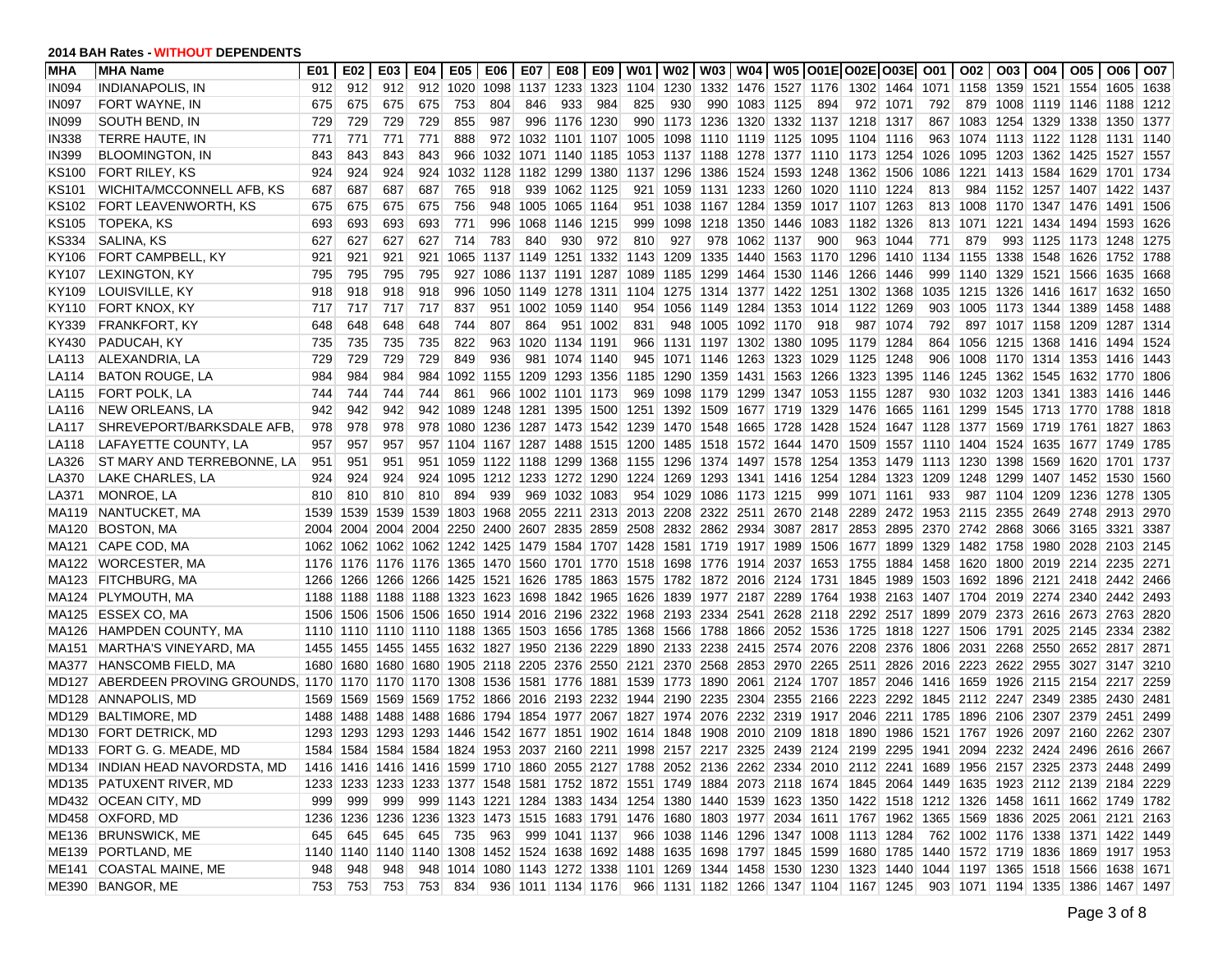| MHA               | <b>MHA Name</b>                                                                                                                                          | E01  | E02  | E03            | E04  | E05   E06                               |           | E07 |                          | E08   E09 |                               |                                                       | W01   W02   W03   W04   W05   O01E   O02E   O03E   O01   O02                                                            |      |                               |                |      |           | O <sub>03</sub> | $\overline{004}$                   | O05                                      | O06       | O07  |
|-------------------|----------------------------------------------------------------------------------------------------------------------------------------------------------|------|------|----------------|------|-----------------------------------------|-----------|-----|--------------------------|-----------|-------------------------------|-------------------------------------------------------|-------------------------------------------------------------------------------------------------------------------------|------|-------------------------------|----------------|------|-----------|-----------------|------------------------------------|------------------------------------------|-----------|------|
| MI142             | <b>DETROIT, MI</b>                                                                                                                                       | 1035 |      | 1035 1035      | 1035 | 1197 1233                               |           |     | 1392 1608 1620           |           |                               |                                                       | 1299 1605 1623 1656 1704 1596 1617 1644 1200                                                                            |      |                               |                |      |           |                 |                                    | 1521   1626   1698   1836   1854         |           | 1872 |
| MI143             | KI SAWYER AFB, MI                                                                                                                                        | 642  | 642  | 642            | 642  | 714                                     | 939       |     | 981 1029 1104            |           |                               | 942 1002 1110 1263 1323                               |                                                                                                                         | 990  | 1077 1251                     |                | 771  |           |                 |                                    | 984 1140 1314 1350 1410                  |           | 1437 |
| MI145             | SAULT STE MARIE, MI                                                                                                                                      | 675  | 675  | 675            | 675  | 771                                     | 846       | 903 |                          | 987 1017  | 876                           | 984 1020 1077 1116                                    |                                                                                                                         | 963  | 1008 1065                     |                | 837  | 942       |                 |                                    | 1029 1110 1134 1176                      |           | 1200 |
| MI146             | TRAVERSE CITY, MI                                                                                                                                        | 795  | 795  | 795            | 795  |                                         | 912 1140  |     | 1185 1233 1308           |           |                               | 1143 1203 1323 1533 1593                              |                                                                                                                         | 1194 | 1278                          | 1518           | 969  | 1188      |                 |                                    | 1365   1584   1623   1683                |           | 1719 |
| MI148             | <b>GRAND HAVEN, MI</b>                                                                                                                                   | 744  | 744  | 744            | 744  | 825                                     | 876       |     | 957 1053 1071            |           | 918                           | 1050 1074 1128 1221                                   |                                                                                                                         | 1038 | 1068                          | 1104           | 864  | 1008      |                 | 1080 1209                          | 1281 1365                                |           | 1392 |
| MI152             | BATTLE CREEK/KALAMAZOO, MI                                                                                                                               | 777  | 777  | 777            | 777  |                                         |           |     | 939 1125 1164 1302 1380  |           | 1128                          | 1299 1386 1515 1566                                   |                                                                                                                         | 1251 | 1362                          | 1500           |      | 960 1179  |                 | 1410 1560                          | 1593 1647                                |           | 1680 |
| MI153             | LANSING, MI                                                                                                                                              | 861  | 861  | 861            | 861  |                                         |           |     | 960 1032 1155 1287 1293  |           |                               | 1095 1284 1296 1320 1404                              |                                                                                                                         | 1281 | 1290                          | 1302           |      | 1011 1236 |                 |                                    | 1299 1392 1449 1536                      |           | 1566 |
| MI154             | <b>GRAND RAPIDS, MI</b>                                                                                                                                  | 801  | 801  | 801            | 801  | 882                                     |           |     | 993 1047 1182 1236       |           |                               |                                                       | 996 1179 1242 1341 1416 1143                                                                                            |      | 1224                          | 1323           | 921  | 1107      |                 |                                    | 1260 1407 1524 1539                      |           | 1560 |
| MI155             | ANN ARBOR, MI                                                                                                                                            | 1026 | 1026 | 1026           | 1026 |                                         |           |     | 1185 1251 1380 1599 1623 |           |                               | 1290 1596 1626 1689 1785                              |                                                                                                                         | 1578 |                               | 1617 1665 1191 |      | 1506      |                 | 1635 1773 1950                     |                                          | 1971      | 1989 |
| MI156             | SAGINAW, MI                                                                                                                                              | 711  | 711  | 711            | 711  | 801                                     | 846       |     | 957 1077 1083            |           |                               | 903 1074 1086 1098 1134                               |                                                                                                                         | 1068 | 1080                          | 1092           | 831  | 1029      |                 |                                    | 1089 1128 1152 1188                      |           | 1212 |
| <b>MN158</b>      | DULUTH, MN                                                                                                                                               | 960  | 960  | 960            | 960  |                                         |           |     | 1089 1191 1287 1410 1455 |           |                               | 1242 1407 1458 1536 1587                              |                                                                                                                         | 1380 | 1443 1524 1179 1347 1473 1581 |                |      |           |                 |                                    | 1824 1842                                |           | 1860 |
| MN159             | MINNEAPOLIS/ST PAUL, MN                                                                                                                                  | 1089 | 1089 | 1089           | 1089 |                                         | 1251 1386 |     | 1464 1704 1758           |           | 1389                          | 1701 1764 1854 1878                                   |                                                                                                                         | 1665 | 1746                          | 1848           | 1266 | 1593      |                 | 1782 1875                          | 1890 1914                                |           | 1950 |
| MO160             | <b>KANSAS CITY, MO</b>                                                                                                                                   | 858  | 858  | 858            | 858  |                                         |           |     | 984 1053 1119 1206 1281  |           | 1089                          |                                                       | 1203 1284 1320 1437 1188                                                                                                |      |                               | 1224 1317 1044 |      |           |                 |                                    | 1164 1287 1434 1590 1629                 |           | 1662 |
| MO <sub>161</sub> | <b>ST. LOUIS, MO</b>                                                                                                                                     | 903  | 903  | 903            | 903  |                                         | 990 1119  |     | 1206 1326 1392           |           |                               | 1122 1323 1395 1521 1638                              |                                                                                                                         | 1284 |                               | 1377 1491 1035 |      |           |                 | 1242 1416 1620                     | 1695 1815                                |           | 1851 |
|                   | MO162 WHITEMAN AFB, MO                                                                                                                                   | 723  | 723  | 723            | 723  | 774                                     | 825       |     | 897 1008 1044            |           | 858                           | 1005 1047 1119 1191                                   |                                                                                                                         | 984  | 1035                          | 1101           | 801  | 951       |                 |                                    | 1059 1179 1305 1317                      |           | 1329 |
| MO163             | <b>FORT LEONARD WOOD, MO</b>                                                                                                                             | 696  | 696  | 696            | 696  | 807                                     | 957       |     | 981 1026 1122            |           | 960                           | 1023 1131 1284                                        | 1317                                                                                                                    | 987  | 1101 1278                     |                | 894  |           |                 |                                    | 984   1164   1314   1332   1365          |           | 1392 |
| MO164             | SPRINGFIELD, MO                                                                                                                                          | 681  | 681  | 681            | 681  | 780                                     | 840       | 912 | 993                      | 1002      | 876                           | 990 1005 1026                                         | 1071                                                                                                                    | 984  | 999                           | 1017           | 828  |           |                 | 957 1008 1065                      | 1095 1140                                |           | 1164 |
| MO165             | COLUMBIA/JEFFERSON CITY. MC                                                                                                                              | 741  | 741  | 741            | 741  | 792                                     | 858       |     | 942 1032 1116            |           | 861                           | 978 1119 1173 1284                                    |                                                                                                                         | 960  | 1074                          | 1143           | 819  |           |                 |                                    | 945 1122 1269 1338 1452                  |           | 1482 |
| MO344             | SAINT JOSEPH, MO                                                                                                                                         | 669  | 669  | 669            | 669  | 744                                     | 882       |     | 936 1032 1086            |           | 885                           | 1029 1092 1194 1266                                   |                                                                                                                         | 993  | 1074 1176                     |                | 789  |           |                 |                                    | 957 1110 1254 1299 1374 1401             |           |      |
| MS168             | <b>GULFPORT, MS</b>                                                                                                                                      | 888  | 888  | 888            | 888  | 1023 1101                               |           |     | 1152 1209 1323           |           | 1128                          | 1206 1326 1344 1446                                   |                                                                                                                         | 1203 | 1269                          | 1341           | 1092 |           |                 |                                    | 1185 1329 1422 1539 1725                 |           | 1761 |
| MS169             | <b>COLUMBUS AFB, MS</b>                                                                                                                                  | 732  | 732  | 732            | 732  | 807                                     | 906       |     | 954 1005 1086            |           | 909                           | 975 1089 1224 1287                                    |                                                                                                                         | 963  | 1032                          | 1209           | 843  | 957       |                 |                                    | 1095 1278 1344 1383                      |           | 1410 |
| <b>MS170</b>      | <b>JACKSON, MS</b>                                                                                                                                       | 978  | 978  | 978            | 978  |                                         |           |     | 1089 1155 1239 1332 1344 |           |                               | 1200 1329 1347 1386 1470                              |                                                                                                                         | 1323 | 1341 1365 1143                |                |      | 1293      |                 |                                    | 1350   1458   1512   1596                |           | 1629 |
| MS171             | <b>MERIDIAN, MS</b>                                                                                                                                      | 735  | 735  | 735            | 735  |                                         |           |     | 840 1041 1095 1152 1242  |           |                               | 1044 1116 1245 1407 1476                              |                                                                                                                         | 1104 | 1176                          | 1389           | 894  | 1098      |                 |                                    | 1248 1467 1527 1584                      |           | 1614 |
| MS172             | HATTIESBURG, MS                                                                                                                                          | 927  | 927  | 927            | 927  |                                         | 981 1020  |     | 1107 1230 1278           |           | 1065                          | 1227 1281 1371 1428                                   |                                                                                                                         | 1194 | 1266                          | 1356           | 1008 | 1164      |                 |                                    | 1299 1419 1458 1515                      |           | 1545 |
| MT175             | MALMSTROM AFB/GREAT FLS. MI                                                                                                                              | 618  | 618  | 618            | 618  | 699                                     | 864       |     | 954 1047 1137            |           | 867                           | 993 1140 1182 1299                                    |                                                                                                                         | 972  | 1092                          | 1152           | 738  |           |                 |                                    | 957 1143 1284 1359 1479                  |           | 1509 |
| MT347             | <b>HELENA, MT</b>                                                                                                                                        | 744  | 744  | 744            | 744  |                                         | 813 1125  |     | 1152 1182 1251           |           | 1128                          | 1164 1266 1509 1545                                   |                                                                                                                         | 1158 | 1215 1500                     |                | 849  | 1155      |                 | 1317 1542 1566                     |                                          | 1602      | 1635 |
| NC176             | <b>OUTER BANKS, NC</b>                                                                                                                                   | 1077 |      | 1077 1077      | 1077 |                                         |           |     |                          |           | 1248 1344 1428 1542 1584 1386 | 1539 1587 1662 1713                                   |                                                                                                                         | 1515 | 1575                          | 1650           | 1329 | 1485      |                 |                                    | 1602 1707 1740 1794                      |           | 1830 |
| <b>NC177</b>      | MOREHEAD/CHERRY PT MCAS, N                                                                                                                               | 924  | 924  | 924            | 924  |                                         |           |     |                          |           |                               |                                                       | 1047 1119 1191 1284 1407 1155 1275 1410 1425 1557 1263                                                                  |      | 1356                          |                |      |           |                 | 1422 1107 1236 1413 1530 1650      |                                          | 1842      | 1881 |
| NC178             | CAMP LEJEUNE, NC                                                                                                                                         | 918  | 918  | 918            |      |                                         |           |     |                          |           |                               | 918 1092 1179 1206 1245 1290 1194 1242 1293 1317 1455 |                                                                                                                         | 1233 | 1254                          |                |      |           |                 |                                    | 1314  1176  1224  1296  1437  1527  1668 |           | 1701 |
| <b>NC179</b>      | CHARLOTTE, NC                                                                                                                                            | 1128 |      |                |      | 1128 1128 1128 1272 1347 1377 1425 1443 |           |     |                          |           |                               |                                                       | 1365   1422   1446   1497   1575   1407                                                                                 |      | 1437 1476 1344                |                |      |           |                 |                                    | 1398 1452 1563 1611 1692                 |           | 1725 |
| <b>NC180</b>      | DURHAM/CHAPEL HILL, NC                                                                                                                                   | 945  | 945  | 945            |      |                                         |           |     |                          |           |                               |                                                       | 945 1101 1206 1263 1347 1449 1236 1344 1452 1506 1677 1320                                                              |      |                               |                |      |           |                 | 1380 1503 1197 1299 1455 1674 1899 |                                          | 1917 1938 |      |
| <b>NC181</b>      | ELIZABETH CITY, NC                                                                                                                                       | 1221 |      | 1221 1221 1221 |      |                                         |           |     |                          |           |                               | 1302 1359 1482 1638 1683 1422 1635 1686 1764 1809     |                                                                                                                         | 1608 |                               |                |      |           |                 |                                    | 1671 1755 1341 1563 1701 1803 1830 1875  |           | 1914 |
| <b>NC182</b>      | FORT BRAGG/POPE AFB, NC                                                                                                                                  | 867  | 867  | 867            | 867  |                                         |           |     |                          |           |                               | 948 1059 1134 1218 1290 1062 1200 1293 1437 1539      |                                                                                                                         | 1152 | 1266                          | 1413           |      |           |                 | 990 1137 1320 1524 1590            |                                          | 1692      | 1725 |
| <b>NC183</b>      | SEYMOUR JOHNSON AFB, NC                                                                                                                                  | 855  | 855  | 855            | 855  | 921                                     |           |     | 987 1038 1131 1203       |           |                               | 993 1128 1209 1332 1401                               |                                                                                                                         | 1083 | 1185                          | 1317           | 951  | 1062      |                 | 1233 1392                          | 1437 1506                                |           | 1536 |
| NC184             | <b>GREENSBORO, NC</b>                                                                                                                                    | 744  | 744  | 744            | 744  | 840                                     | 906       |     | 957 1032 1101            |           |                               | 918 1029 1107 1224 1290                               |                                                                                                                         | 987  | 1083                          | 1209           | 888  |           |                 |                                    | 969 1128 1281 1323 1392                  |           | 1419 |
| <b>NC185</b>      | <b>RALEIGH, NC</b>                                                                                                                                       | 1038 |      | 1038 1038      | 1038 |                                         |           |     |                          |           |                               | 1077 1116 1203 1335 1392 1158 1332 1398 1509 1608     |                                                                                                                         | 1296 | 1380                          | 1485           | 1098 |           |                 |                                    | 1260 1416 1605 1830 1848                 |           | 1866 |
| <b>NC186</b>      | <b>WILMINGTON, NC</b>                                                                                                                                    | 897  | 897  | 897            | 897  |                                         |           |     |                          |           |                               | 1020 1116 1203 1347 1401 1152 1344 1407 1518 1626     |                                                                                                                         | 1308 | 1389                          | 1488           | 1083 |           |                 | 1272 1425 1611                     | 1683 1794                                |           | 1830 |
| <b>NC187</b>      | ASHEVILLE, NC                                                                                                                                            | 1035 | 1035 | 1035           | 1035 |                                         |           |     | 1122 1179 1275 1395 1440 |           |                               | 1227 1392 1443 1506 1638                              |                                                                                                                         | 1374 | 1416                          | 1476           | 1164 | 1338      |                 | 1446 1620 1740                     |                                          | 1842      | 1881 |
| <b>ND188</b>      | <b>BISMARCK, ND</b>                                                                                                                                      | 798  | 798  | 798            | 798  |                                         | 894 1320  |     |                          |           | 1431 1551 1644 1323           | 1479 1647 1797 1944                                   |                                                                                                                         | 1455 | 1605                          | 1761           | 939  | 1434      |                 | 1650 1923                          | 2019                                     | 2169      | 2214 |
|                   | ND189 FARGO, ND                                                                                                                                          | 741  | 741  | 741            | 741  |                                         |           |     |                          |           |                               |                                                       | 831 1164 1200 1236 1332 1167 1215 1344 1563 1611 1206 1299 1554                                                         |      |                               |                |      |           |                 |                                    | 876 1203 1389 1602 1632 1680 1713        |           |      |
|                   | ND190 GRAND FORKS, ND                                                                                                                                    |      |      |                |      |                                         |           |     |                          |           |                               |                                                       | 789 789 789 789 900 1059 1107 1245 1308 1062 1242 1314 1425 1491 1200 1293 1410 918 1149 1335 1482 1524 1590 1620       |      |                               |                |      |           |                 |                                    |                                          |           |      |
|                   | ND191 MINOT AFB, ND                                                                                                                                      |      |      |                |      |                                         |           |     |                          |           |                               |                                                       | 1113 1113 1113 1113 1281 1635 1665 1800 1947 1638 1797 1962 2190 2229 1707 1914 2181 1320 1668 2010 2223 2250 2289 2337 |      |                               |                |      |           |                 |                                    |                                          |           |      |
|                   | NE192 OMAHA/OFFUTT AFB, NE                                                                                                                               |      |      | 783 783 783    |      |                                         |           |     |                          |           |                               |                                                       | 783 897 933 1050 1206 1218 984 1203 1221 1269 1368 1194 1215 1242                                                       |      |                               |                |      |           |                 |                                    | 900 1143 1227 1356 1464 1524 1554        |           |      |
|                   | NE193 LINCOLN, NE                                                                                                                                        |      |      | 768 768 768    |      |                                         |           |     |                          |           |                               |                                                       | 768 864 1083 1122 1194 1290 1086 1191 1299 1458 1509 1131 1269 1443                                                     |      |                               |                |      |           |                 |                                    | 912 1125 1332 1500 1533 1587 1620        |           |      |
|                   | NH194 PORTSMOUTH, NH/KITTERY, ME 1038 1038 1038 1038 1161 1419 1491 1584 1704 1422 1581 1716 1914 2013 1509 1677 1890 1263 1494 1752 1998 2061 2160 2202 |      |      |                |      |                                         |           |     |                          |           |                               |                                                       |                                                                                                                         |      |                               |                |      |           |                 |                                    |                                          |           |      |
|                   | NH195 MANCHESTER/CONCORD, NH                                                                                                                             |      |      |                |      |                                         |           |     |                          |           |                               |                                                       | 1203 1203 1203 1203 1362 1479 1614 1788 1860 1548 1785 1863 1986 2136 1749 1836 1947 1461 1698 1875 2115 2289 2370 2415 |      |                               |                |      |           |                 |                                    |                                          |           |      |
| NJ196             | <b>ATLANTIC CITY, NJ</b>                                                                                                                                 |      |      |                |      |                                         |           |     |                          |           |                               |                                                       | 1233 1233 1233 1233 1395 1539 1650 1806 1866 1596 1803 1872 1971 2007 1767 1854 1962 1521 1725 1893 2001 2121 2142 2163 |      |                               |                |      |           |                 |                                    |                                          |           |      |
|                   | NJ198 CAPE MAY, NJ                                                                                                                                       |      |      |                |      |                                         |           |     |                          |           |                               |                                                       | 1068 1068 1068 1068 1215 1362 1428 1590 1677 1380 1587 1686 1836 1917 1533 1656 1815 1314 1494 1713 1905 1956 2037 2079 |      |                               |                |      |           |                 |                                    |                                          |           |      |
|                   |                                                                                                                                                          |      |      |                |      |                                         |           |     |                          |           |                               |                                                       |                                                                                                                         |      |                               |                |      |           |                 |                                    |                                          |           |      |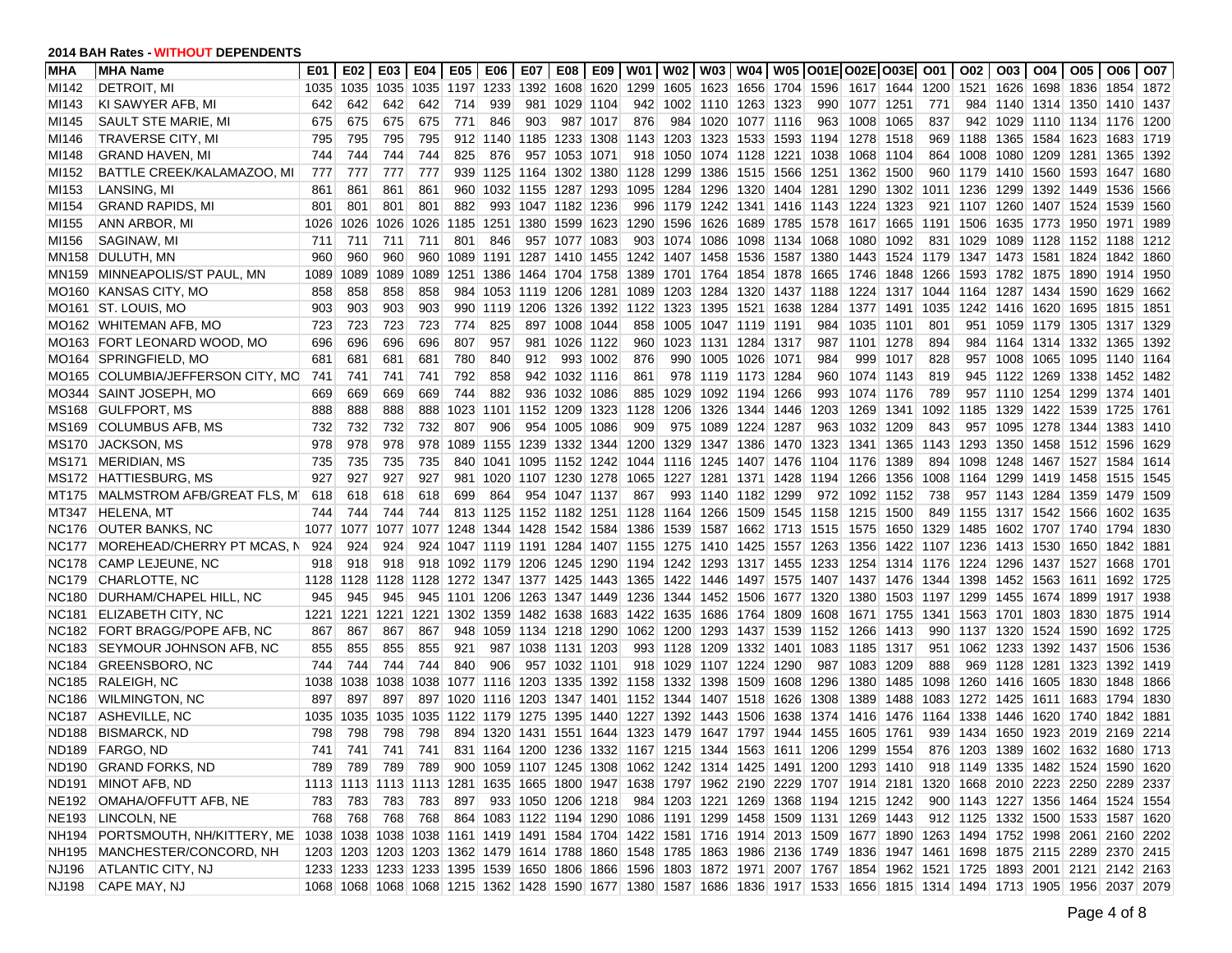| <b>MHA</b>        | <b>MHA Name</b>                                                                                                                                    | E01  |                     |                    |                |             |     |                          |                |                |                                              |                                                                       | E02   E03   E04   E05   E06   E07   E08   E09   W01   W02   W03   W04   W05  O01E O02E O03E  O01   O02                  |      |                                              |                    |      |           |                          | 003   004   005   006              |           |      | O07  |
|-------------------|----------------------------------------------------------------------------------------------------------------------------------------------------|------|---------------------|--------------------|----------------|-------------|-----|--------------------------|----------------|----------------|----------------------------------------------|-----------------------------------------------------------------------|-------------------------------------------------------------------------------------------------------------------------|------|----------------------------------------------|--------------------|------|-----------|--------------------------|------------------------------------|-----------|------|------|
| NJ200             | FORT MONMOUTH/EARLE NWS, I 1578 1578 1578 1578 1824 1992 2112 2298 2400 2055 2295 2412 2574 2619 2232 2379 2562 1974 2187 2445 2613 2721 2748 2775 |      |                     |                    |                |             |     |                          |                |                |                                              |                                                                       |                                                                                                                         |      |                                              |                    |      |           |                          |                                    |           |      |      |
| NJ201             | PERTH AMBOY, NJ                                                                                                                                    | 1359 |                     |                    |                |             |     |                          |                |                |                                              |                                                                       | 1359 1359 1359 1518 1674 1827 2061 2127 1737 2058 2133 2265 2427 2016 2112 2232 1611 1947 2154 2424 2757 2784           |      |                                              |                    |      |           |                          |                                    |           |      | 2811 |
| NJ202             | NORTHERN NEW JERSEY                                                                                                                                | 1470 |                     |                    |                |             |     |                          |                |                |                                              |                                                                       | 1470 1470 1470 1653 1983 2034 2292 2427 1986 2289 2442 2661 2730 2205 2397                                              |      |                                              | 2643 1716 2121     |      |           |                          | 2484 2721 2766 2838                |           |      | 2895 |
| NJ203             | TRENTON, NJ                                                                                                                                        |      | 1203 1203 1203 1203 |                    |                |             |     | 1389 1836 1980 2136 2331 |                |                |                                              |                                                                       | 1839 2043 2334 2493 2688 2013 2211 2445 1485 1983 2337 2661 2820 2985                                                   |      |                                              |                    |      |           |                          |                                    |           |      | 3045 |
| NJ204             | JB MCGUIRE-DIX-LAKEHURST, N. 1266                                                                                                                  |      |                     | 1266 1266          | 1266           |             |     |                          |                |                |                                              | 1479 1668 1692 1863 2004 1671 1857 2016 2232 2259                     |                                                                                                                         |      | 1773 1971 2223                               |                    |      |           |                          | 1602 1743 2061 2256 2274 2301      |           |      | 2349 |
| NM205             | HOLLOMAN AFB/ALAMOGORDO.                                                                                                                           | 765  | 765                 | 765                | 765            | 873         |     | 975 1011 1110 1182       |                |                |                                              | 978 1107 1188 1311 1359                                               |                                                                                                                         |      | 1062 1167 1299                               |                    |      |           |                          | 924 1038 1212 1353 1386 1437       |           |      | 1464 |
| NM206             | ALBUQUERQUE/KIRTLAND AFB, N                                                                                                                        | 918  | 918                 | 918                | 918            |             |     | 1005 1065 1197 1359 1380 |                |                |                                              | 1131 1356 1383 1431 1485                                              |                                                                                                                         | 1341 | 1374 1419                                    |                    |      | 1038 1290 |                          | 1389 1476                          | 1509 1563 |      | 1596 |
| NM207             | CANNON AFB/CLOVIS, NM                                                                                                                              | 786  | 786                 | 786                | 786            |             |     |                          |                |                |                                              | 915 1041 1101 1257 1308 1044 1254 1311 1410 1488                      |                                                                                                                         | 1221 | 1296                                         | 1389               |      |           |                          | 930 1161 1329 1476 1527 1608       |           |      | 1641 |
| NM209             | WHITE SANDS MR/LAS CRUCES,                                                                                                                         | 852  | 852                 | 852                | 852            | 939         |     |                          |                |                |                                              |                                                                       | 996 1101 1233 1263 1050 1230 1266 1338 1413 1209                                                                        |      | 1257 1317                                    |                    |      |           |                          | 981 1170 1278 1401 1449 1527       |           |      | 1560 |
| NM210             | SANTA FE/LOS ALAMOS, NM                                                                                                                            | 984  | 984                 | 984                | 984            |             |     |                          |                |                |                                              |                                                                       | 1095 1257 1284 1389 1500 1260 1386 1512 1686 1722 1317 1476 1677 1152 1287 1548 1716 1737 1773                          |      |                                              |                    |      |           |                          |                                    |           |      | 1809 |
| NV211             | <b>FALLON NAS, NV</b>                                                                                                                              | 654  | 654                 | 654                | 654            | 750         | 831 | 879                      |                | 951 1011       | 834                                          | 948 1017 1125 1191                                                    |                                                                                                                         | 912  | 999                                          | 1107               | 798  | 894       |                          | 1038 1182 1224                     |           | 1293 | 1317 |
| NV212             | NELLIS AFB/LAS VEGAS, NV                                                                                                                           | 888  | 888                 | 888                | 888            |             |     |                          |                |                |                                              |                                                                       | 999 1068 1173 1287 1293 1122 1284 1296 1317 1368                                                                        | 1278 | 1290 1305                                    |                    |      |           |                          | 1053 1239 1299 1362 1395 1446      |           |      | 1476 |
| NV213             | <b>RENO/CARSON CITY, NV</b>                                                                                                                        | 819  | 819                 | 819                | 819            | 912         | 996 |                          |                |                |                                              | 1098 1224 1245 1050 1221 1248 1299 1377                               |                                                                                                                         | 1206 | 1239                                         | 1281               |      |           |                          | 978 1167 1254 1368 1548 1563       |           |      | 1581 |
| NY215             | <b>BALLSTON SPA/ALBANY, NY</b>                                                                                                                     | 1203 |                     |                    |                |             |     |                          |                |                |                                              | 1203 1203 1203 1416 1428 1620 1893 1899 1494 1890 1902 1911 1941      |                                                                                                                         | 1887 | 1896                                         | 1908 1419 1791     |      |           |                          | 1905 1938 1980 1998                |           |      | 2028 |
| NY216             | <b>BUFFALO, NY</b>                                                                                                                                 |      |                     |                    |                |             |     |                          |                |                |                                              | 1017 1017 1017 1017 1218 1338 1377 1656 1704 1341 1653 1710 1797 1848 |                                                                                                                         | 1623 | 1695                                         |                    |      |           |                          | 1785 1230 1533 1725 1839 1872 1926 |           |      | 1965 |
| NY217             | <b>WEST POINT, NY</b>                                                                                                                              |      | 1713 1713 1713 1713 |                    |                |             |     |                          |                |                |                                              | 1980 2124 2307 2679 2739 2151 2676 2745 2838 2865                     |                                                                                                                         | 2640 | 2724                                         |                    |      |           |                          | 2832 1995 2520 2763 2862 2877 2904 |           |      | 2964 |
| NY218             | LONG ISLAND, NY                                                                                                                                    | 1827 |                     | 1827   1827   1827 |                |             |     |                          |                |                |                                              |                                                                       | 2046 2214 2454 2724 2763 2340 2721 2766 2850 2940                                                                       | 2697 | 2754                                         | 2829 2178 2607     |      |           |                          | 2781 2928 2985 3078                |           |      | 3138 |
| NY219             | <b>NEW YORK CITY, NY</b>                                                                                                                           | 2520 | 2520                |                    | 2520 2520      |             |     |                          |                |                |                                              |                                                                       | 2814 3030 3384 3753 3762 3216 3750 3765 3786 3816                                                                       | 3744 |                                              |                    |      |           |                          | 3759 3777 2976 3615 3768 3813 3834 |           | 3867 | 3942 |
| NY221             | ROCHESTER, NY                                                                                                                                      | 990  | 990                 | 990                | 990            |             |     |                          |                |                |                                              |                                                                       | 1158 1257 1332 1572 1611 1260 1569 1614 1701 1794 1545 1602 1677 1170 1467 1629 1782 1842 1941                          |      |                                              |                    |      |           |                          |                                    |           |      | 1980 |
| NY222             | ROME/GRIFFISS AFB, NY                                                                                                                              | 813  | 813                 | 813                | 813            |             |     |                          |                |                |                                              | 939 1038 1092 1278 1320 1041 1275 1323 1401 1461                      |                                                                                                                         |      | 1251 1308                                    | 1386               |      |           |                          | 948 1194 1335 1452 1512 1551       |           |      | 1581 |
| NY223             | <b>SYRACUSE, NY</b>                                                                                                                                | 822  | 822                 | 822                | 822            |             |     |                          |                |                |                                              | 939 1113 1224 1344 1473 1116 1272 1476 1521 1668                      |                                                                                                                         | 1248 | 1401 1503                                    |                    |      |           |                          | 996 1227 1479 1647 1743 1896       |           |      | 1932 |
| NY225             | FT. DRUM/WATERTOWN, NY                                                                                                                             | 1071 |                     |                    |                |             |     |                          |                |                | 1071 1071 1071 1230 1335 1434 1560 1599 1386 | 1557 1602 1695 1830                                                   |                                                                                                                         |      | 1533 1590                                    |                    |      |           | 1662 1320 1497 1614 1809 |                                    | 1896      | 2034 | 2076 |
| NY349             | <b>WESTCHESTER COUNTY, NY</b>                                                                                                                      | 1800 |                     |                    | 1800 1800 1800 |             |     |                          |                |                |                                              | 2055 2388 2445 2829 2964 2391 2823 2979 3201 3279                     |                                                                                                                         | 2739 | 2934                                         | 3183               | 2091 | 2625      |                          | 3024 3270 3318                     |           | 3399 | 3468 |
| NY413             | <b>STATEN ISLAND, NY</b>                                                                                                                           | 1584 |                     | 1584 1584          | 1584           |             |     |                          |                |                |                                              | 1800 2031 2163 2460 2556 2034 2457 2565 2751 2928                     |                                                                                                                         | 2397 | 2535                                         | 2706               | 1827 | 2301      |                          | 2595 2904 3018 3201                |           |      | 3264 |
| OH <sub>227</sub> | AKRON, OH                                                                                                                                          | 867  | 867                 | 867                | 867            |             |     |                          |                |                |                                              | 957 1008 1044 1110 1158 1026 1107 1161 1242 1329                      |                                                                                                                         |      | 1080 1140 1218 1002 1068 1170 1317 1464 1479 |                    |      |           |                          |                                    |           |      | 1494 |
| <b>OH228</b>      | CINCINNATI, OH                                                                                                                                     | 927  | 927                 | 927                | 927            |             |     |                          |                |                |                                              |                                                                       | 1038 1224 1302 1428 1509 1227 1425 1515 1659 1761 1377 1491 1632 1098                                                   |      |                                              |                    |      | 1329      |                          | 1542 1746 1899                     |           | 1917 | 1953 |
| OH229             | <b>CLEVELAND, OH</b>                                                                                                                               | 936  | 936                 | 936                | 936            |             |     |                          |                |                | 1077 1158 1260 1461 1491 1176                |                                                                       | 1458   1494   1548   1572   1437                                                                                        |      | 1485                                         | 1542 1086          |      |           |                          | 1374 1506 1569 1584 1608           |           |      | 1641 |
| OH <sub>230</sub> | COLUMBUS, OH                                                                                                                                       | 852  | 852                 | 852                | 852            |             |     |                          |                |                |                                              | 978 1059 1140 1257 1299 1101 1254 1302 1392 1485                      |                                                                                                                         | 1227 | 1290 1368                                    |                    | 1044 |           | 1197 1317 1473           |                                    | 1533 1629 |      | 1662 |
| OH <sub>231</sub> | WRIGHT-PATTERSON AFB, OH                                                                                                                           | 864  | 864                 | 864                | 864            |             |     |                          |                |                |                                              |                                                                       | 1017 1110 1155 1239 1302 1134 1236 1308 1419 1497 1200                                                                  |      | 1287                                         | 1401   1104   1182 |      |           |                          | 1329 1485                          | 1533      | 1614 | 1644 |
| OH232             | TOLEDO, OH                                                                                                                                         | 783  | 783                 | 783                | 783            | 906         | 975 |                          |                | 1029 1113 1155 |                                              |                                                                       | 1002 1110 1158 1239 1302                                                                                                |      | 1083 1143 1224                               |                    | 966  |           |                          | 1062 1173 1293 1332 1395           |           |      | 1422 |
| OH233             | YOUNGSTOWN, OH                                                                                                                                     | 684  | 684                 | 684                | 684            | 783         | 870 |                          | 918 1071 1104  |                |                                              |                                                                       | 873 1068 1107 1170 1212 1044                                                                                            |      | 1095                                         | 1161               | 792  |           |                          | 999 1119 1206 1233 1275            |           |      | 1302 |
| OK235             | ALTUS AFB, OK                                                                                                                                      | 615  | 615                 | 615                | 615            | 711         | 852 | 867                      |                | 984 1044       | 855                                          | 981 1050 1140 1161                                                    |                                                                                                                         | 945  | 1029                                         | 1137               | 726  | 903       |                          | 1068 1158 1179 1194                |           |      | 1218 |
| OK236             | VANCE AFB/ENID, OK                                                                                                                                 | 696  | 696                 | 696                | 696            | 798         | 909 |                          | 978 1095 1176  |                |                                              | 912 1092 1179 1236 1359                                               |                                                                                                                         |      | 1062 1128 1218                               |                    |      |           |                          | 810 1017 1182 1356 1539 1554       |           |      | 1569 |
| OK237             | FORT SILL/LAWTON, OK                                                                                                                               | 807  | 807                 | 807                | 807            |             |     | 945 1041 1080 1203 1299  |                |                |                                              |                                                                       | 1062 1149 1302 1320 1476 1119                                                                                           |      | 1263 1308                                    |                    |      |           |                          | 1035 1104 1305 1452 1554 1713      |           |      | 1746 |
| OK239             | OKLAHOMA CITY, OK                                                                                                                                  | 762  | 762                 | 762                | 762            | 882         | 966 |                          | 1050 1140 1239 |                |                                              | 972 1086 1242 1317 1425                                               |                                                                                                                         | 1068 | 1179                                         | 1287               | 942  | 1053      |                          | 1245 1410 1482 1596                |           |      | 1626 |
|                   | OK240 TULSA, OK                                                                                                                                    | 753  | 753                 | 753                | 753            | 888         | 981 |                          | 1008 1092 1176 |                | 990                                          | 1089 1185 1317 1350                                                   |                                                                                                                         |      | 1038 1158                                    | 1308               | 969  | 1026      |                          | 1212 1347 1368 1401                |           |      | 1431 |
| OR241             | ASTORIA, OR                                                                                                                                        | 792  | 792                 | 792                | 792            | 858         | 903 |                          | 993 1107 1197  |                |                                              | 948 1104 1200 1233 1356                                               |                                                                                                                         |      | 1080 1140 1221                               |                    | 888  |           |                          | 1047 1203 1338 1416 1542           |           |      | 1575 |
|                   | OR242 COOS BAY, OR                                                                                                                                 | 753  | 753                 | 753                | 753            | 873         | 936 |                          | 981 1116       | 1227           |                                              | 957 1038 1230 1245 1350                                               |                                                                                                                         | 1014 | 1179                                         | 1242               | 930  | 999       |                          | 1233 1329 1434 1602                |           |      | 1635 |
| OR243             | PORTLAND, OR                                                                                                                                       | 1098 | 1098                | 1098               | 1098           | 1239 1329   |     |                          | 1473 1650      | 1695           |                                              | 1404 1647 1698 1773 1803                                              |                                                                                                                         | 1620 | 1683                                         | 1764               | 1308 |           | 1566 1713 1800           |                                    | 1980      | 2001 | 2019 |
|                   | OR244 SALEM, OR                                                                                                                                    | 723  | 723                 | 723                | 723            | 789         | 897 |                          | 966 1083 1125  |                | 900                                          | 1080 1131 1221 1311                                                   |                                                                                                                         |      | 1053 1116 1197                               |                    | 804  |           |                          | 1011 1146 1299 1359 1452 1482      |           |      |      |
|                   | OR245 CORVALLIS, OR                                                                                                                                |      |                     |                    |                |             |     |                          |                |                |                                              |                                                                       | 891 891 891 891 1002 1179 1209 1248 1374 1182 1245 1386 1581 1668 1215 1347 1572 1059 1212 1425 1665 1956 1974 1995     |      |                                              |                    |      |           |                          |                                    |           |      |      |
|                   | OR246 EUGENE, OR                                                                                                                                   |      |                     |                    |                |             |     |                          |                |                |                                              |                                                                       | 1149 1149 1149 1149 1290 1473 1536 1617 1632 1506 1614 1635 1680 1755 1602 1629 1662 1464 1578 1641 1746 1794 1872 1908 |      |                                              |                    |      |           |                          |                                    |           |      |      |
|                   | OR373 KLAMATH FALLS, OR                                                                                                                            | 612  |                     | 612 612            |                | 612 690 768 |     |                          |                |                |                                              | 849 942 1023 771 888 1026 1050 1161                                   |                                                                                                                         | 870  |                                              | 981 1038 729       |      |           |                          | 852 1029 1146 1218 1332 1359       |           |      |      |
|                   | PA247 CARLISLE BARRACKS, PA                                                                                                                        | 984  | 984                 | 984                |                |             |     |                          |                |                |                                              |                                                                       | 984 1098 1248 1293 1467 1542 1251 1464 1551 1668 1686 1416 1527 1665 1155 1371 1575 1683 1779 1797 1815                 |      |                                              |                    |      |           |                          |                                    |           |      |      |
| PA248             | PHILADELPHIA, PA/CAMDEN, NJ                                                                                                                        |      |                     |                    |                |             |     |                          |                |                |                                              |                                                                       | 1290 1290 1290 1290 1518 1650 1725 1875 1989 1692 1872 1998 2172 2196 1803 1962 2166 1641 1776 2034 2193 2208 2235 2280 |      |                                              |                    |      |           |                          |                                    |           |      |      |
| PA249             | WILLOW GROVE, PA                                                                                                                                   |      |                     |                    |                |             |     |                          |                |                |                                              |                                                                       | 1377 1377 1377 1377 1551 1662 1812 2007 2073 1740 2004 2079 2196 2283 1965 2058 2175 1638 1908 2100 2271 2328 2415 2463 |      |                                              |                    |      |           |                          |                                    |           |      |      |
| PA250             | PITTSBURGH, PA                                                                                                                                     | 972  | 972                 | 972                |                |             |     |                          |                |                |                                              |                                                                       | 972 1140 1458 1557 1662 1800 1461 1599 1803 1977 2106 1578 1710 1944 1221 1560 1806 2088 2172 2307 2352                 |      |                                              |                    |      |           |                          |                                    |           |      |      |
|                   | PA252 STATE COLLEGE, PA                                                                                                                            | 984  | 984                 | 984                |                |             |     |                          |                |                |                                              |                                                                       | 984 1116 1236 1269 1371 1479 1239 1368 1488 1659 1701 1302 1455 1650 1182 1281 1524 1695 1722 1764 1800                 |      |                                              |                    |      |           |                          |                                    |           |      |      |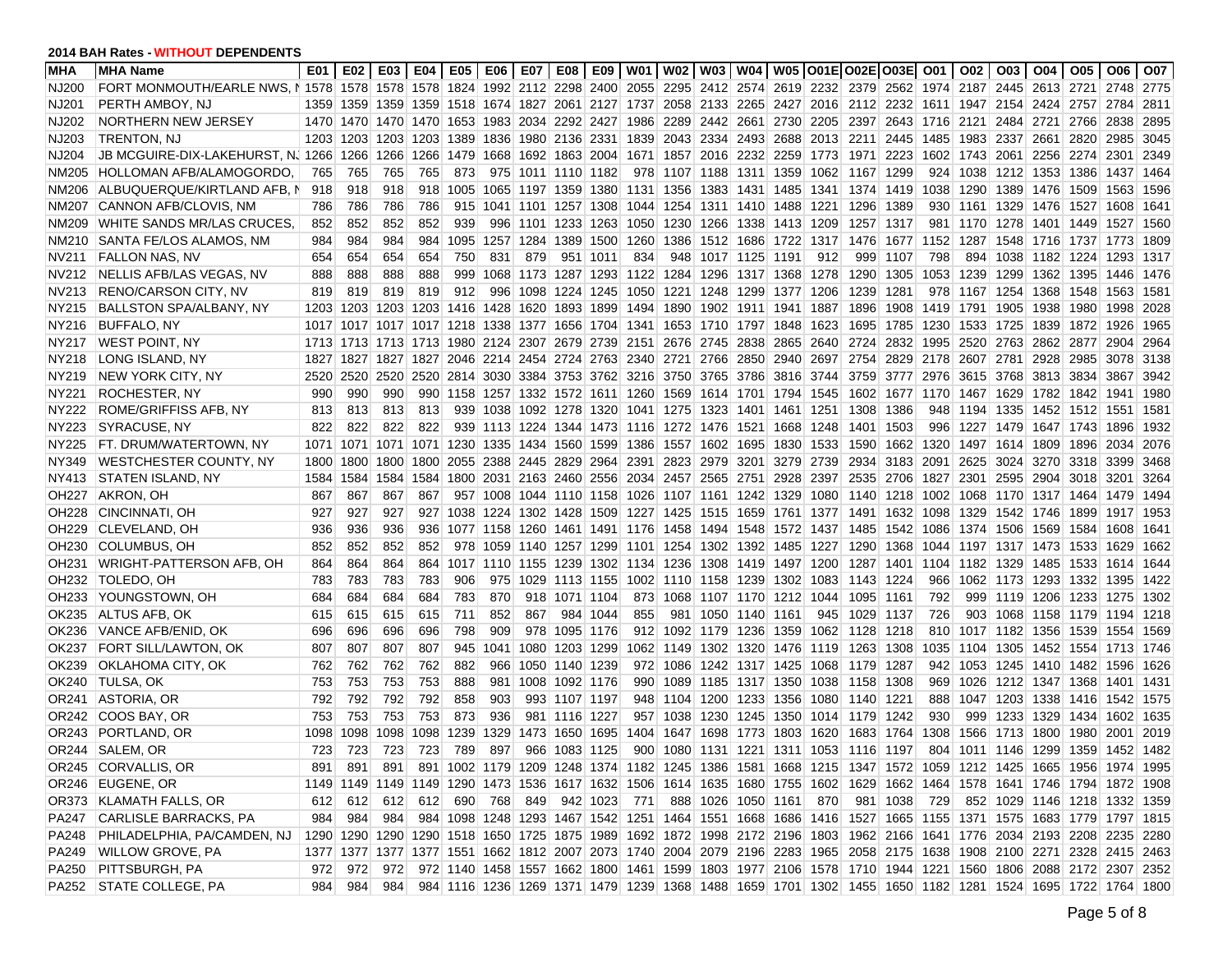| <b>MHA</b>        | <b>MHA Name</b>               | E01  | E02  | E03            | E04 I                                   |                               |     |                          |     |                         |                                                                  |     |                          |                |                                                                            |      | E05   E06   E07   E08   E09   W01   W02   W03   W04   W05   O01E   O02E   O03E   O01   O02                              |                |                               |          |                     | 003   004   005   006                    |                |      | O07  |
|-------------------|-------------------------------|------|------|----------------|-----------------------------------------|-------------------------------|-----|--------------------------|-----|-------------------------|------------------------------------------------------------------|-----|--------------------------|----------------|----------------------------------------------------------------------------|------|-------------------------------------------------------------------------------------------------------------------------|----------------|-------------------------------|----------|---------------------|------------------------------------------|----------------|------|------|
| PA253             | ERIE, PA                      | 816  | 816  | 816            | 816                                     |                               |     |                          |     |                         |                                                                  |     |                          |                |                                                                            |      | 906 1107 1167 1257 1341 1110 1254 1350 1494 1578 1203 1323 1476                                                         |                |                               |          |                     | 972 1170 1377 1566 1617 1701 1734        |                |      |      |
| PA254             | WILKES-BARRE/SCRANTON, PA     | 882  | 882  | 882            |                                         |                               |     |                          |     |                         |                                                                  |     |                          |                | 882 1002 1074 1149 1251 1284 1113 1248 1287 1344 1377 1230                 |      |                                                                                                                         |                | 1275 1335 1062 1200           |          | 1296                |                                          | 1374 1479 1494 |      | 1509 |
| PA255             | ALLENTOWN/BETHLEHEM, PA       | 1176 |      | 1176 1176      |                                         | 1176 1224 1311 1377 1542 1620 |     |                          |     |                         | 1323 1539                                                        |     |                          | 1629 1761 1815 |                                                                            | 1491 | 1602                                                                                                                    | 1746           | 1248                          | 1449     | 1653                |                                          | 1806 1842 1896 |      | 1935 |
| PA383             | JOHNSTOWN, PA                 | 639  | 639  | 639            | 639                                     | 729                           | 792 | 855                      | 927 | 933                     | 825                                                              | 924 | 936                      | 951            | 990                                                                        | 921  | 930                                                                                                                     | 942            | 783                           | 897      | 939                 |                                          | 984 1011 1050  |      | 1071 |
| RI256             | NEWPORT, RI                   | 1179 |      |                | 1179   1179   1179                      |                               |     |                          |     |                         | 1323 1635 1725 1848 1977 1638 1845 1989 2211 2331                |     |                          |                |                                                                            | 1764 | 1947                                                                                                                    | 2181 1383      |                               | 1728     |                     | 2031 2313 2388                           |                | 2511 | 2562 |
| RI257             | PROVIDENCE, RI                |      |      |                |                                         |                               |     |                          |     |                         |                                                                  |     |                          |                | 1218 1218 1218 1218 1407 1539 1629 1770 1848 1584 1767 1854 1989 2064 1722 |      | 1830                                                                                                                    |                | 1968 1524 1689                |          | 1881                |                                          | 2052 2100 2178 |      | 2223 |
| SC258             | BEAUFORT/PARRIS ISLAND, SC    | 1038 |      |                |                                         |                               |     |                          |     |                         | 1038 1038 1038 1134 1191 1245 1344 1410 1218 1341 1419 1548 1659 |     |                          |                |                                                                            | 1299 | 1395                                                                                                                    |                | 1521 1182 1278                |          |                     | 1440   1644   1716   1830                |                |      | 1866 |
| SC259             | <b>CHARLESTON, SC</b>         | 1050 |      |                |                                         |                               |     |                          |     |                         | 1050 1050 1050 1185 1266 1368 1509 1566 1317 1506 1572 1692 1821 |     |                          |                |                                                                            |      | 1470 1554                                                                                                               |                |                               |          |                     | 1659  1251  1434  1590  1803  1887  2022 |                |      | 2061 |
| SC260             | COLUMBIA/FORT JACKSON, SC     | 1059 |      |                |                                         |                               |     |                          |     |                         |                                                                  |     |                          |                | 1059 1059 1059 1239 1347 1416 1545 1629 1383 1542 1638 1782 1848 1488      |      |                                                                                                                         |                |                               |          |                     | 1611 1764 1335 1461 1665 1839 1881 1947  |                |      | 1986 |
| SC <sub>261</sub> | <b>GREENVILLE, SC</b>         | 864  | 864  | 864            | 864                                     |                               |     |                          |     |                         | 969 1026 1047 1110 1170 1038 1107 1176 1281 1341                 |     |                          |                |                                                                            |      | 1071  1158                                                                                                              | 1266           | 1023                          |          |                     | 1062 1197 1332 1509 1524                 |                |      | 1539 |
| SC262             | <b>MYRTLE BEACH, SC</b>       | 909  | 909  | 909            | 909                                     |                               |     |                          |     |                         | 1011 1068 1128 1224 1269 1101 1221 1275 1368 1461                |     |                          |                |                                                                            | 1191 | 1260 1344 1059 1170                                                                                                     |                |                               |          |                     | 1290 1449                                | 1509           | 1605 | 1635 |
| SC263             | SUMTER/SHAW AFB, SC           | 840  | 840  | 840            | 840                                     | 900                           |     | 939 1014 1116 1248       |     |                         |                                                                  |     | 978 1113 1251 1296 1440  |                |                                                                            | 1089 | 1158                                                                                                                    | 1293           |                               |          |                     | 927 1062 1254 1437 1623                  |                | 1641 | 1656 |
| SD264             | RAPID CITY/ELLSWORTH AFB, SE  | 873  | 873  | 873            | 873                                     |                               |     | 921 1020 1095 1230 1278  |     |                         |                                                                  |     | 1023 1227 1284 1383 1485 |                |                                                                            | 1197 | 1269                                                                                                                    | 1359           |                               | 945 1155 |                     | 1299 1473 1539 1644                      |                |      | 1677 |
| SD265             | SIOUX FALLS, SD               | 750  | 750  | 750            | 750                                     | 843                           |     | 972 1002 1140 1200       |     |                         |                                                                  |     | 975 1137 1206 1302 1329  |                |                                                                            |      | 1101 1188                                                                                                               | 1296           | 891                           |          |                     | 1065 1227 1326 1344 1371                 |                |      | 1398 |
| <b>TN266</b>      | CHATTANOOGA, TN               | 900  | 900  | 900            | 900                                     |                               |     |                          |     |                         | 1020 1092 1182 1278 1290 1140 1275 1293 1344 1509                |     |                          |                |                                                                            | 1269 | 1284                                                                                                                    |                | 1341 1080 1239                |          |                     | 1296 1506 1719 1737                      |                |      | 1755 |
| TN267             | KNOXVILLE, TN                 | 912  | 912  | 912            |                                         |                               |     |                          |     |                         | 912 1035 1104 1164 1275 1344 1137 1272 1350 1467 1524            |     |                          |                |                                                                            | 1227 | 1326                                                                                                                    |                | 1455 1095 1206                |          |                     | 1374   1518   1554   1611                |                |      | 1644 |
| TN268             | <b>MEMPHIS, TN</b>            | 1032 |      |                | 1032 1032 1032 1143 1212 1317 1449 1485 |                               |     |                          |     |                         | 1266                                                             |     | 1446 1488 1548 1569      |                |                                                                            | 1422 |                                                                                                                         |                | 1476 1542 1197 1383 1500 1566 |          |                     |                                          | 1578 1596      |      | 1629 |
| <b>TN269</b>      | NASHVILLE, TN                 | 1092 |      | 1092 1092      | 1092                                    | 1233 1323                     |     | 1446   1668   1704       |     |                         | 1356                                                             |     | 1665 1707 1767 1776      |                |                                                                            | 1644 |                                                                                                                         | 1695 1764 1242 |                               |          |                     | 1572 1719 1773 1779 1785                 |                |      | 1821 |
| TN353             | JOHNSON CITY/KINGSPORT, TN    | 696  | 696  | 696            | 696                                     | 774                           | 816 | 858                      |     | 933 1005                | 837                                                              |     | 930 1008 1077 1173       |                |                                                                            | 897  | 969                                                                                                                     | 1059           | 810                           |          |                     | 882 1011 1170 1335 1347                  |                |      | 1362 |
| TX270             | ABILENE/DYESS AFB, TX         | 768  | 768  | 768            | 768                                     | 870                           |     | 951 1038 1140 1254       |     |                         |                                                                  |     |                          |                | 990 1137 1257 1296 1413 1107 1179                                          |      |                                                                                                                         | 1290           |                               |          |                     | 939 1077 1260 1407 1557 1593             |                |      | 1626 |
| TX272             | <b>AUSTIN, TX</b>             | 1083 |      | 1083 1083      | 1083                                    | 1215 1467 1479 1686 1791      |     |                          |     |                         | 1470                                                             |     |                          |                | 1683 1800 1959 1977 1617 1767                                              |      |                                                                                                                         | 1956           | 1272 1560                     |          |                     | 1833 1974 1986 2004                      |                |      | 2046 |
| TX273             | <b>BEAUMONT, TX</b>           |      |      | 1014 1014 1014 |                                         | 1014 1140 1251 1359 1527 1578 |     |                          |     |                         | 1296                                                             |     | 1524 1584 1683 1953      |                |                                                                            | 1488 | 1566                                                                                                                    | 1665           | 1212 1443                     |          |                     | 1602 1950                                | 2361           | 2385 | 2409 |
| TX274             | COLLEGE STATION, TX           | 786  | 786  | 786            | 786                                     |                               |     |                          |     | 894 1041 1068 1233 1290 | 1044 1230 1296                                                   |     |                          |                | 1395 1434 1191                                                             |      | 1278                                                                                                                    | 1386           |                               |          | 909 1143 1317 1428  |                                          | 1536           | 1551 | 1566 |
| TX275             | <b>CORPUS CHRISTI. TX</b>     | 1005 | 1005 | 1005           | 1005                                    |                               |     |                          |     |                         | 1134 1431 1446 1554 1692 1434 1551 1704 1911 1935                |     |                          |                |                                                                            | 1467 | 1659                                                                                                                    | 1905           |                               |          | 1215 1449 1749 1932 |                                          | 1944 1968      |      | 2007 |
| TX277             | DALLAS, TX                    | 1200 |      | 1200 1200      | 1200                                    |                               |     |                          |     |                         |                                                                  |     |                          |                | 1341 1470 1608 1785 1842 1542 1782 1845 1944 1995 1749                     |      | 1827                                                                                                                    | 1929           | 1449                          |          |                     | 1698 1863 1986 2019 2073                 |                |      | 2112 |
| TX278             | LAUGHLIN AFB/DEL RIO, TX      | 723  | 723  | 723            | 723                                     |                               |     |                          |     |                         | 816 1161 1209 1260 1356 1164 1230 1359 1563 1629                 |     |                          |                |                                                                            |      | 1218 1284 1548                                                                                                          |                |                               |          |                     | 861 1212 1362 1620 1692 1725             |                |      | 1761 |
| TX279             | EL PASO, TX                   | 900  | 900  | 900            | 900                                     |                               |     |                          |     |                         | 1044 1146 1203 1314 1395 1176 1311 1404 1533 1563                |     |                          |                |                                                                            |      | 1260 1377 1527 1137 1239                                                                                                |                |                               |          |                     | 1431   1560   1584   1611                |                |      | 1644 |
| TX281             | <b>BROWNSVILLE, TX</b>        | 888  | 888  | 888            | 888                                     |                               |     |                          |     |                         | 978 1398 1449 1503 1590 1401 1470 1605 1881 1950                 |     |                          |                |                                                                            |      | 1461 1551 1866                                                                                                          |                | 1023 1452 1662 1938           |          |                     |                                          | 1983 2052      |      | 2091 |
| TX282             | <b>HOUSTON, TX</b>            | 1134 |      | 1134 1134      | 1134                                    |                               |     |                          |     |                         | 1275 1422 1524 1740 1800 1440 1737 1806 1908 1950                |     |                          |                |                                                                            | 1701 | 1785                                                                                                                    | 1896           | 1326                          | 1635     |                     | 1824   1944   1971   2016                |                |      | 2055 |
| TX283             | LUBBOCK, TX                   | 885  | 885  | 885            | 885                                     |                               |     |                          |     |                         |                                                                  |     |                          |                |                                                                            |      | 1011 1077 1092 1152 1218 1083 1149 1224 1335 1431 1107 1203 1320                                                        |                |                               |          |                     | 1074 1101 1245 1428 1665 1680            |                |      | 1698 |
| TX284             | <b>GOODFELLOW AFB, TX</b>     | 786  | 786  | 786            | 786                                     |                               |     |                          |     |                         |                                                                  |     |                          |                |                                                                            |      | 897 1017 1080 1182 1248 1020 1179 1257 1377 1464 1137 1233 1356                                                         |                |                               |          |                     | 957 1107 1278 1452 1506 1593             |                |      | 1623 |
| TX285             | <b>SAN ANTONIO, TX</b>        | 1038 | 1038 | 1038           | 1038                                    |                               |     |                          |     |                         |                                                                  |     |                          |                | 1170 1233 1395 1569 1575 1317 1566 1578 1593 1608 1560                     |      | 1572 1590                                                                                                               |                | 1209 1500                     |          | 1581                | 1605                                     | 1611 1623      |      | 1656 |
| TX286             | FORT HOOD, TX                 | 936  | 936  | 936            | 936                                     |                               |     |                          |     |                         |                                                                  |     |                          |                | 1083 1158 1167 1203 1233 1161 1200 1236 1314 1422 1179                     |      | 1227 1287 1155 1176                                                                                                     |                |                               |          |                     | 1248 1407 1476 1587                      |                |      | 1620 |
| TX288             | WICHITA FLS/SHEPPARD AFB, TX  | 780  | 780  | 780            | 780                                     | 870                           |     | 948 1044 1191 1317       |     |                         |                                                                  |     |                          |                |                                                                            |      | 999 1152 1320 1335 1425 1143 1263 1332                                                                                  |                |                               |          | 933 1107 1323 1398  |                                          | 1521 1719      |      | 1755 |
| TX356             | FORT WORTH, TX                | 1074 |      | 1074 1074      | 1074                                    |                               |     | 1218 1302 1443 1647 1680 |     |                         | 1359                                                             |     | 1644 1683 1743 1785      |                |                                                                            | 1623 | 1671 1734                                                                                                               |                | 1239                          | 1557     |                     | 1695 1779                                | 1806           | 1845 | 1884 |
| <b>TX415</b>      | WACO, TX                      | 747  | 747  | 747            | 747                                     | 834                           |     | 966 1062 1167 1275       |     |                         |                                                                  |     | 969 1131 1278 1320 1449  |                |                                                                            | 1092 | 1215 1302                                                                                                               |                | 894                           | 1065     |                     | 1281 1431 1515 1647                      |                |      | 1680 |
| UT291             | OGDEN/HILL AFB, UT            | 804  | 804  | 804            | 804                                     |                               |     |                          |     | 939 1011 1059 1140 1188 |                                                                  |     |                          |                |                                                                            |      | 1035 1137 1191 1281 1359 1107 1176 1263                                                                                 |                | 1005 1089                     |          |                     | 1206 1347 1398 1476                      |                |      | 1506 |
| UT292             | SALT LAKE CITY, UT            | 939  | 939  | 939            | 939                                     |                               |     |                          |     |                         | 1059 1134 1263 1434 1461 1194 1431 1464 1518 1554                |     |                          |                |                                                                            |      | 1413 1455 1509 1095                                                                                                     |                |                               | 1359     |                     | 1476 1548                                | 1572 1608      |      | 1638 |
| UT357             | PROVO, UT                     | 885  | 885  | 885            | 885                                     | 948                           | 987 |                          |     | 1029 1104 1149          | 1008                                                             |     | 1101 1152 1242 1326      |                |                                                                            |      | 1071 1137 1221                                                                                                          |                | 978                           | 1056     | 1167                | 1314                                     | 1368           | 1455 | 1482 |
| <b>VA295</b>      | CHARLOTTESVILLE, VA           |      |      | 1092 1092 1092 |                                         |                               |     |                          |     |                         |                                                                  |     |                          |                |                                                                            |      | 1092 1206 1278 1404 1566 1620 1344 1563 1626 1722 1791 1530 1608 1704 1260 1485 1641 1782 1827 1899                     |                |                               |          |                     |                                          |                |      | 1935 |
|                   | VA296 QUANTICO/WOODBRIDGE, VA |      |      |                |                                         |                               |     |                          |     |                         |                                                                  |     |                          |                |                                                                            |      | 1410 1410 1410 1410 1581 1674 1743 1875 1974 1710 1872 1983 2133 2154 1812 1950 2130 1665 1785 2016 2151 2160 2178 2223 |                |                               |          |                     |                                          |                |      |      |
| VA297             | HAMPTON/NEWPORT NEWS, VA      |      |      |                |                                         |                               |     |                          |     |                         |                                                                  |     |                          |                |                                                                            |      | 1032 1032 1032 1032 1209 1317 1377 1485 1548 1347 1482 1554 1671 1764 1443 1533 1647 1305 1419 1572 1752 1812 1911 1947 |                |                               |          |                     |                                          |                |      |      |
| VA298             | NORFOLK/PORTSMOUTH, VA        |      |      |                |                                         |                               |     |                          |     |                         |                                                                  |     |                          |                |                                                                            |      | 1077 1077 1077 1077 1203 1326 1389 1551 1635 1335 1548 1644 1779 1824 1497 1617 1770 1263 1458 1671 1818 1848 1893 1932 |                |                               |          |                     |                                          |                |      |      |
| VA301             | RICHMOND/FORT LEE, VA         |      |      |                |                                         |                               |     |                          |     |                         |                                                                  |     |                          |                |                                                                            |      | 1062 1062 1062 1062 1179 1248 1311 1413 1464 1281 1410 1467 1560 1626 1377 1452 1545 1236 1353 1485 1617 1659 1728 1764 |                |                               |          |                     |                                          |                |      |      |
| VA302             | <b>WARRENTON, VA</b>          |      |      |                |                                         |                               |     |                          |     |                         |                                                                  |     |                          |                |                                                                            |      | 1443 1443 1443 1443 1620 1905 1923 2154 2304 1908 2151 2319 2544 2568 2058 2271 2538 1707 1998 2367 2565 2580 2607 2658 |                |                               |          |                     |                                          |                |      |      |
| VA303             | LEXINGTON, VA                 | 900  | 900  | 900            |                                         |                               |     |                          |     |                         |                                                                  |     |                          |                |                                                                            |      | 900 990 1044 1110 1209 1257 1077 1206 1260 1341 1380 1179 1245 1332 1032 1152 1275 1374 1479 1494 1509                  |                |                               |          |                     |                                          |                |      |      |
| VA362             | ROANOKE, VA                   |      |      |                |                                         |                               |     |                          |     |                         |                                                                  |     |                          |                |                                                                            |      | 819 819 819 819 906 1005 1041 1158 1230 1008 1155 1236 1353 1401 1113 1212 1341                                         |                |                               |          |                     | 951 1083 1260 1395 1425 1476 1506        |                |      |      |
| VA368             | DAHLGREN/FORT AP HILL, VA     |      |      |                |                                         |                               |     |                          |     |                         |                                                                  |     |                          |                |                                                                            |      | 1110 1110 1110 1110 1236 1395 1419 1593 1698 1398 1590 1707 1866 1887 1527 1674 1860 1296 1488 1740 1884 1920 1938 1956 |                |                               |          |                     |                                          |                |      |      |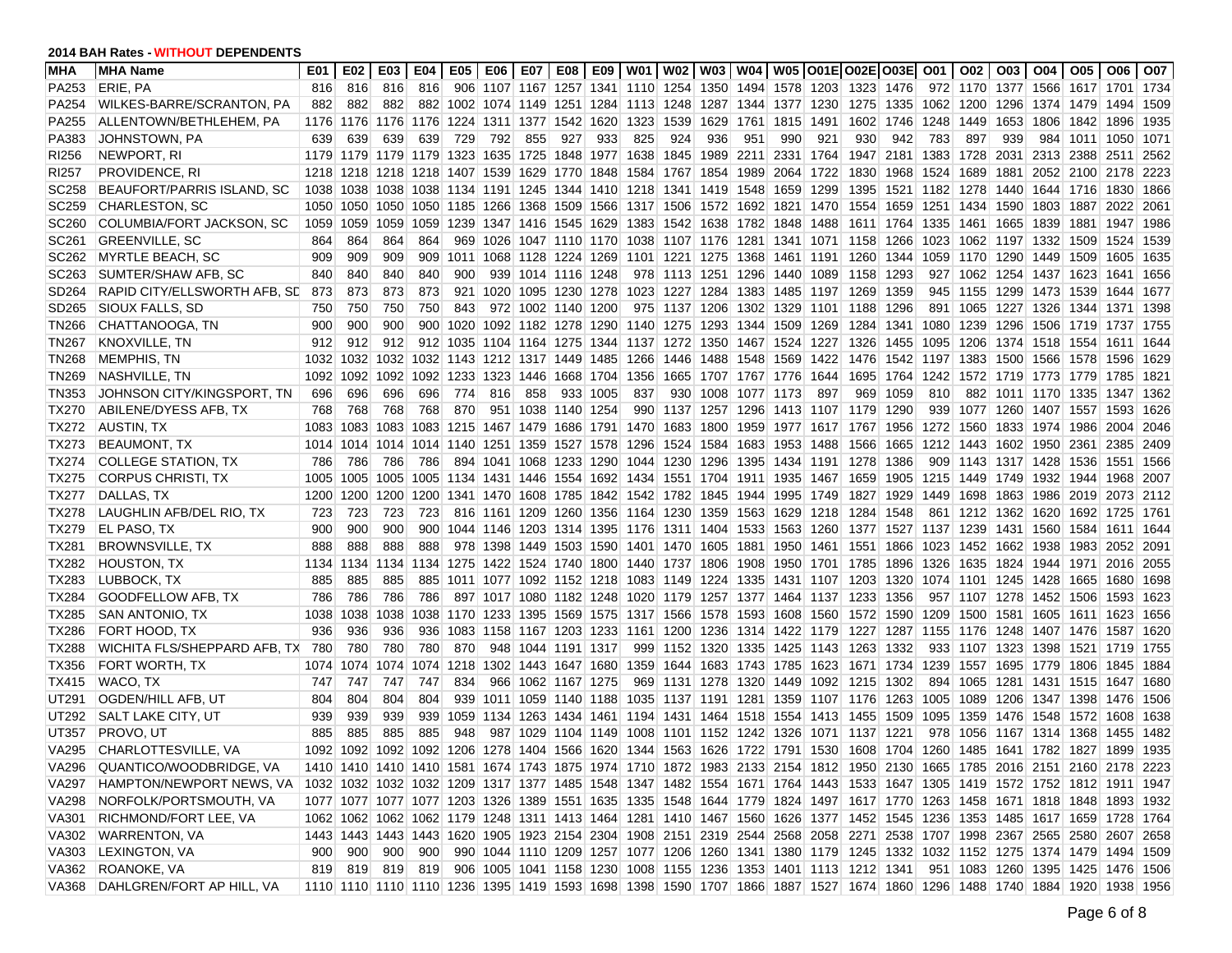| <b>MHA</b> | <b>MHA Name</b>              | E01  |         |      | E02   E03   E04     |     | E05   E06 |     |                |                          |                                                   |                                  |           | E07   E08   E09   W01   W02   W03   W04   W05  O01E O02E O03E  O01                                                      |      |                                         |      |                                    |  | 002   003   004   005    |                                        | O06  | O07  |
|------------|------------------------------|------|---------|------|---------------------|-----|-----------|-----|----------------|--------------------------|---------------------------------------------------|----------------------------------|-----------|-------------------------------------------------------------------------------------------------------------------------|------|-----------------------------------------|------|------------------------------------|--|--------------------------|----------------------------------------|------|------|
| VT305      | <b>BURLINGTON, VT</b>        | 1374 |         |      |                     |     |           |     |                |                          |                                                   |                                  |           | 1374 1374 1374 1614 1749 1839 1989 2076 1794 1986 2085 2226 2256 1929 2055 2217 1734 1896 2115 2250 2271                |      |                                         |      |                                    |  |                          |                                        | 2301 | 2349 |
| WA306      | <b>BREMERTON, WA</b>         | 930  | 930     | 930  | 930                 |     |           |     |                |                          |                                                   |                                  |           | 1014 1065 1140 1227 1335 1104 1224 1338 1359 1476 1212 1275 1356 1056                                                   |      |                                         |      |                                    |  |                          | 1185 1341 1452 1560 1731               |      | 1767 |
| WA307      | EVERETT, WA                  |      |         |      | 1194 1194 1194 1194 |     |           |     |                |                          |                                                   |                                  |           | 1296 1365 1482 1608 1617 1425 1605 1620 1668 1800 1599                                                                  |      | 1614                                    |      | 1635 1347 1557 1623 1782 1866 2004 |  |                          |                                        |      | 2043 |
| WA308      | <b>PORT ANGELES, WA</b>      | 747  | 747     | 747  | 747                 |     |           |     |                |                          |                                                   |                                  |           | 843 1026 1077 1173 1248 1029 1170 1254 1383 1452 1125                                                                   |      | 1230                                    | 1365 | 867                                |  | 1080 1278 1443 1488      |                                        | 1557 | 1590 |
| WA309      | SEATTLE, WA                  | 1272 | 1272    | 1272 | 1272                |     |           |     |                |                          |                                                   |                                  |           | 1461 1587 1704 1869 1941 1647 1866 1947 2070 2133                                                                       | 1821 | 1923                                    | 2055 |                                    |  | 1569 1779 1971 2124 2361 |                                        | 2385 | 2406 |
| WA310      | SPOKANE, WA                  | 789  | 789     | 789  | 789                 | 903 |           |     |                |                          |                                                   |                                  |           | 978 1059 1167 1203 1020 1164 1209 1293 1401 1140 1194                                                                   |      |                                         | 1266 |                                    |  | 966 1110 1221 1386 1458  |                                        | 1569 | 1602 |
|            | WA311  TACOMA, WA            | 1068 | 1068    | 1068 | 1068                |     |           |     |                |                          |                                                   |                                  |           | 1209 1293 1380 1500 1536 1338 1497 1539 1620 1719 1473 1527                                                             |      |                                         | 1596 |                                    |  |                          | 1278 1440 1551 1704 1767 1869          |      | 1905 |
|            | WA312 WHIDBEY ISLAND, WA     | 834  | 834     | 834  | 834                 |     |           |     |                |                          |                                                   |                                  |           | 918 1044 1107 1176 1254 1047 1164 1263 1413 1497 1122                                                                   |      | 1233                                    | 1392 | 960                                |  | 1110 1290 1485 1539      |                                        | 1626 | 1659 |
|            | WA313 YAKIMA, WA             | 813  | 813     | 813  | 813                 | 921 |           |     |                |                          | 984 1071 1179 1287 1008 1122 1290 1326 1461       |                                  |           |                                                                                                                         | 1092 | 1230                                    | 1311 |                                    |  |                          | 975 1074 1293 1443 1527 1665           |      | 1698 |
| WI316      | <b>MADISON, WI</b>           | 1026 | 1026    | 1026 | 1026                |     |           |     |                |                          |                                                   |                                  |           | 1191 1311 1398 1623 1671 1314 1620 1674 1779 1893 1587                                                                  |      | 1659                                    |      | 1749 1203                          |  | 1512 1692 1875 1950      |                                        | 2067 | 2106 |
| WI317      | MILWAUKEE, WI                | 1140 |         |      | 1140 1140 1140      |     |           |     |                |                          |                                                   |                                  |           | 1269 1368 1530 1719 1752 1452 1716 1755 1812 1827 1692 1743                                                             |      |                                         | 1806 | 1344                               |  | 1635 1767 1824 2028      |                                        | 2049 | 2070 |
| WI318      | SPARTA/FORT MCCOY, WI        | 786  | 786     | 786  | 786                 | 921 | 990       |     |                |                          | 1011 1074 1134 1002 1071 1140 1245 1305           |                                  |           |                                                                                                                         | 1032 | 1119                                    | 1230 | 987                                |  | 1026 1161 1299 1335      |                                        | 1398 | 1425 |
| WI359      | <b>STEVENS POINT, WI</b>     | 675  | 675     | 675  | 675                 | 777 | 843       | 903 |                | 987 1014                 | 876                                               | 984 1017 1068 1092               |           |                                                                                                                         | 966  | 1008                                    | 1062 | 834                                |  |                          | 942 1026 1089 1104 1128                |      | 1152 |
| WV320      | MORGANTOWN, WV               | 822  | 822     | 822  | 822                 |     |           |     |                |                          | 954 1242 1314 1395 1536 1245 1347 1539 1680 1779  |                                  |           |                                                                                                                         | 1332 | 1431                                    | 1656 | 1038                               |  |                          | 1317 1542 1773 2013 2031               |      | 2052 |
|            | WV322 HUNTINGTON, WV         | 900  | 900     | 900  | 900                 |     |           |     |                | 1053 1134 1140 1194 1269 | 1137 1191 1278 1395 1419                          |                                  |           |                                                                                                                         | 1146 | 1251                                    | 1389 |                                    |  | 1131 1143 1302 1416 1428 |                                        | 1452 | 1482 |
|            | WV323 CHARLESTON, WV         | 846  | 846     | 846  | 846                 | 936 |           |     |                |                          | 987 1038 1113 1143 1014 1110 1146 1215 1293       |                                  |           |                                                                                                                         | 1089 | 1137 1197                               |      | 978                                |  | 1068 1158 1281 1443      |                                        | 1458 | 1470 |
| WV454      | MARTINSBURG, WV              | 897  | 897     | 897  | 897                 |     |           |     |                | 978 1056 1140 1236 1335  |                                                   | 1062 1209 1338 1434 1551         |           |                                                                                                                         | 1164 | 1278                                    |      | 1407 1017 1143 1341 1533 1608 1728 |  |                          |                                        |      | 1761 |
| WY324      | CHEYENNE, WY                 | 717  | 717     | 717  | 717                 |     | 813 1119  |     | 1152 1191 1269 |                          | 1122 1170 1281                                    |                                  | 1503 1548 |                                                                                                                         | 1161 | 1236                                    | 1491 | 873                                |  |                          | 1155 1326 1542 1572 1623               |      | 1653 |
| ZZ510      | COUNTY COST GROUP 510        | 657  | 657     | 657  | 657                 | 747 | 819       | 873 |                | 975 1020                 | 840                                               | 972 1023 1107 1164               |           |                                                                                                                         | 942  | 1008                                    | 1092 | 792                                |  |                          | 918 1038 1155 1191 1251                |      | 1275 |
| ZZ520      | COUNTY COST GROUP 520        | 669  | 669     | 669  | 669                 | 762 | 834       | 891 |                | 993 1038                 | 855                                               | 990 1044 1128 1185               |           |                                                                                                                         | 960  | 1029                                    | 1113 | 810                                |  |                          | 936 1059 1176 1215 1272                |      | 1299 |
| ZZ530      | <b>COUNTY COST GROUP 530</b> | 681  | 681     | 681  | 681                 | 777 | 852       |     | 906 1011 1059  |                          |                                                   | 873 1008 1062 1149 1206          |           |                                                                                                                         | 978  | 1047                                    | 1134 | 825                                |  |                          | 954 1077 1200 1236 1296                |      | 1323 |
| ZZ540      | COUNTY COST GROUP 540        | 696  | 696     | 696  | 696                 | 792 | 867       |     | 924 1032 1077  |                          | 888                                               | 1029 1083 1170 1230              |           |                                                                                                                         | 999  | 1068                                    | 1155 | 840                                |  |                          | 972 1098 1221 1257 1320                |      | 1344 |
| ZZ550      | COUNTY COST GROUP 550        | 708  | 708     | 708  | 708                 | 807 | 882       |     | 939 1050       | 1098                     | 906                                               | 1047 1101 1191 1251              |           |                                                                                                                         | 1017 | 1086                                    | 1176 | 855                                |  | 990 1119 1242 1281       |                                        | 1341 | 1368 |
| ZZ560      | COUNTY COST GROUP 560        | 720  | 720     | 720  | 720                 | 822 | 897       |     | 957 1068 1116  |                          |                                                   | 921 1065 1122 1212 1272          |           |                                                                                                                         | 1035 | 1107                                    | 1197 | 870                                |  |                          | 1008   1137   1263   1302   1365       |      | 1392 |
| ZZ570      | COUNTY COST GROUP 570        | 732  | 732     | 732  | 732                 | 837 | 912       |     | 975 1086 1137  |                          | 939                                               | 1083 1143 1233 1293              |           |                                                                                                                         | 1053 | 1125                                    | 1218 | 888                                |  |                          | 1026   1158   1284   1326   1389       |      | 1416 |
| ZZ580      | <b>COUNTY COST GROUP 580</b> | 747  | 747     | 747  | 747                 | 852 | 930       |     | 993 1107 1155  |                          |                                                   |                                  |           | 954 1104 1161 1254 1317 1071                                                                                            |      | 1143                                    | 1239 | 903                                |  |                          | 1041 1179 1308 1347 1410               |      | 1440 |
| ZZ590      | COUNTY COST GROUP 590        | 759  | 759     | 759  | 759                 | 867 | 945       |     | 1008 1125 1176 |                          |                                                   | 972 1122 1182 1275 1338          |           |                                                                                                                         | 1089 | 1164                                    | 1260 | 918                                |  |                          | 1062 1197 1329 1368 1434               |      | 1464 |
| ZZ600      | COUNTY COST GROUP 600        | 771  | 771     | 771  | 771                 | 879 | 960       |     | 1026 1143 1194 |                          |                                                   | 987 1140 1200 1296 1359          |           |                                                                                                                         | 1107 | 1182                                    | 1278 | 933                                |  |                          | 1077   1218   1350   1392   1458       |      | 1485 |
| ZZ610      | COUNTY COST GROUP 610        | 783  | 783     | 783  | 783                 | 894 |           |     |                | 975 1044 1164 1215       |                                                   | 1005   1161   1221   1317   1380 |           |                                                                                                                         | 1128 | 1203                                    | 1299 | 948                                |  |                          | 1098 1239 1371 1413 1479               |      | 1509 |
| ZZ620      | COUNTY COST GROUP 620        | 798  | 798     | 798  | 798                 | 909 |           |     |                | 990 1059 1182 1236       |                                                   |                                  |           | 1020 1179 1239 1338 1404 1146                                                                                           |      | 1221                                    | 1320 | 963.                               |  |                          | 1113 1257 1395 1437 1503               |      | 1533 |
| ZZ630      | COUNTY COST GROUP 630        | 810  | 810     | 810  | 810                 |     |           |     |                |                          |                                                   |                                  |           | 924 1008 1077 1200 1254 1038 1197 1260 1359 1425 1164                                                                   |      | 1242                                    | 1341 |                                    |  |                          | 981   1134   1278   1416   1458   1527 |      | 1557 |
| ZZ640      | COUNTY COST GROUP 640        | 822  | 822     | 822  | 822                 |     |           |     |                |                          |                                                   |                                  |           | 939 1023 1095 1218 1275 1053 1215 1281 1380 1446 1182                                                                   |      | 1263                                    | 1362 |                                    |  |                          | 996 1149 1299 1437 1479 1548           |      | 1581 |
| ZZ650      | COUNTY COST GROUP 650        | 837  | 837     | 837  | 837                 |     | 954 1038  |     |                |                          | 1113 1239 1293 1071 1236 1299                     |                                  |           | 1401 1467 1200                                                                                                          |      | 1281                                    | 1383 |                                    |  | 1011 1170 1317 1458 1503 |                                        | 1572 | 1602 |
| ZZ660      | COUNTY COST GROUP 660        | 849  | 849     | 849  | 849                 |     |           |     |                |                          |                                                   |                                  |           | 969 1053 1128 1257 1314 1086 1254 1320 1422 1491 1218                                                                   |      | 1299                                    |      | 1404 1026 1185 1338 1479 1524      |  |                          |                                        | 1596 | 1626 |
| ZZ670      | COUNTY COST GROUP 670        | 861  | 861     | 861  | 861                 |     |           |     |                |                          |                                                   |                                  |           | 981 1068 1146 1278 1332 1104 1275 1338 1443 1512 1239                                                                   |      | 1320                                    |      | 1425 1041 1206 1359 1503 1548      |  |                          |                                        | 1617 | 1650 |
| ZZ680      | COUNTY COST GROUP 680        | 873  | 873     | 873  | 873                 |     |           |     |                |                          | 996 1086 1164 1296 1353 1119 1293 1359 1464 1533  |                                  |           |                                                                                                                         | 1257 | 1341                                    |      | 1446 1059                          |  |                          | 1221 1377 1524 1569 1641               |      | 1674 |
| ZZ690      | COUNTY COST GROUP 690        | 888  | 888     | 888  | 888                 |     |           |     |                |                          | 1011 1101 1182 1314 1371 1137 1311 1377 1485 1554 |                                  |           |                                                                                                                         | 1275 | 1359                                    |      | 1467 1074 1242 1398 1545 1590      |  |                          |                                        | 1665 | 1698 |
| ZZ700      | COUNTY COST GROUP 700        | 900  | 900     | 900  | 900                 |     |           |     |                |                          | 1026 1116 1197 1332 1392 1152 1329 1398 1506 1578 |                                  |           |                                                                                                                         | 1293 | 1377                                    |      | 1488 1089                          |  | 1257 1416 1566 1614      |                                        | 1686 | 1722 |
| ZZ710      | COUNTY COST GROUP 710        | 912  | 912     | 912  | 912                 |     |           |     |                |                          | 1041   1131   1215   1353   1413   1170           | 1350 1419 1527 1599              |           |                                                                                                                         | 1311 | 1398                                    |      | 1509 1104 1278 1437 1590 1635      |  |                          |                                        | 1710 | 1743 |
| ZZ720      | COUNTY COST GROUP 720        | 924  | 924     | 924  | 924                 |     |           |     |                |                          | 1056 1146 1230 1371 1431 1185 1368 1437 1548 1620 |                                  |           |                                                                                                                         | 1329 | 1419 1530 1119 1293 1458 1611 1659 1734 |      |                                    |  |                          |                                        |      | 1767 |
| ZZ730      | COUNTY COST GROUP 730        | 939  | 939     | 939  |                     |     |           |     |                |                          |                                                   |                                  |           | 939 1071 1161 1248 1389 1452 1203 1386 1458 1569 1641 1350 1437 1548 1137 1314 1476 1632 1680 1755 1791                 |      |                                         |      |                                    |  |                          |                                        |      |      |
| ZZ740      | COUNTY COST GROUP 740        | 951  | 951     | 951  |                     |     |           |     |                |                          |                                                   |                                  |           | 951 1086 1179 1266 1410 1470 1218 1407 1476 1590 1665 1368 1455 1569 1152 1329 1497 1653 1701 1779 1815                 |      |                                         |      |                                    |  |                          |                                        |      |      |
| ZZ750      | COUNTY COST GROUP 750        | 963  | 963     | 963  |                     |     |           |     |                |                          |                                                   |                                  |           | 963 1101 1194 1284 1428 1491 1236 1425 1497 1611 1686 1386 1476 1590 1167 1350 1518 1674 1725 1803 1839                 |      |                                         |      |                                    |  |                          |                                        |      |      |
| ZZ760      | COUNTY COST GROUP 760        |      | 975 975 | 975  |                     |     |           |     |                |                          |                                                   |                                  |           | 975 1116 1209 1299 1446 1509 1251 1443 1515 1632 1707 1404 1497 1611 1182 1365 1536 1698 1746 1824 1863                 |      |                                         |      |                                    |  |                          |                                        |      |      |
| ZZ770      | COUNTY COST GROUP 770        | 990  | 990     | 990  |                     |     |           |     |                |                          |                                                   |                                  |           | 990 1128 1224 1317 1467 1530 1269 1464 1536 1650 1728 1422 1515 1632 1197 1386 1557 1719 1767 1848 1884                 |      |                                         |      |                                    |  |                          |                                        |      |      |
| ZZ780      | COUNTY COST GROUP 780        |      |         |      |                     |     |           |     |                |                          |                                                   |                                  |           | 1002 1002 1002 1102 1143 1239 1335 1485 1548 1284 1482 1554 1674 1752 1440 1533 1653 1215 1401 1578 1740 1791 1872 1908 |      |                                         |      |                                    |  |                          |                                        |      |      |
| ZZ790      | COUNTY COST GROUP 790        |      |         |      |                     |     |           |     |                |                          |                                                   |                                  |           | 1014 1014 1014 1014 1158 1257 1350 1503 1569 1302 1500 1575 1695 1773 1461 1554 1674 1230 1422 1596 1761 1812 1893 1932 |      |                                         |      |                                    |  |                          |                                        |      |      |
| ZZ800      | COUNTY COST GROUP 800        |      |         |      |                     |     |           |     |                |                          |                                                   |                                  |           | 1026 1026 1026 1026 1173 1272 1368 1521 1590 1317 1518 1596 1716 1794 1479 1572 1695 1245 1437 1617 1785 1836 1917 1956 |      |                                         |      |                                    |  |                          |                                        |      |      |
|            |                              |      |         |      |                     |     |           |     |                |                          |                                                   |                                  |           |                                                                                                                         |      |                                         |      |                                    |  |                          |                                        |      |      |